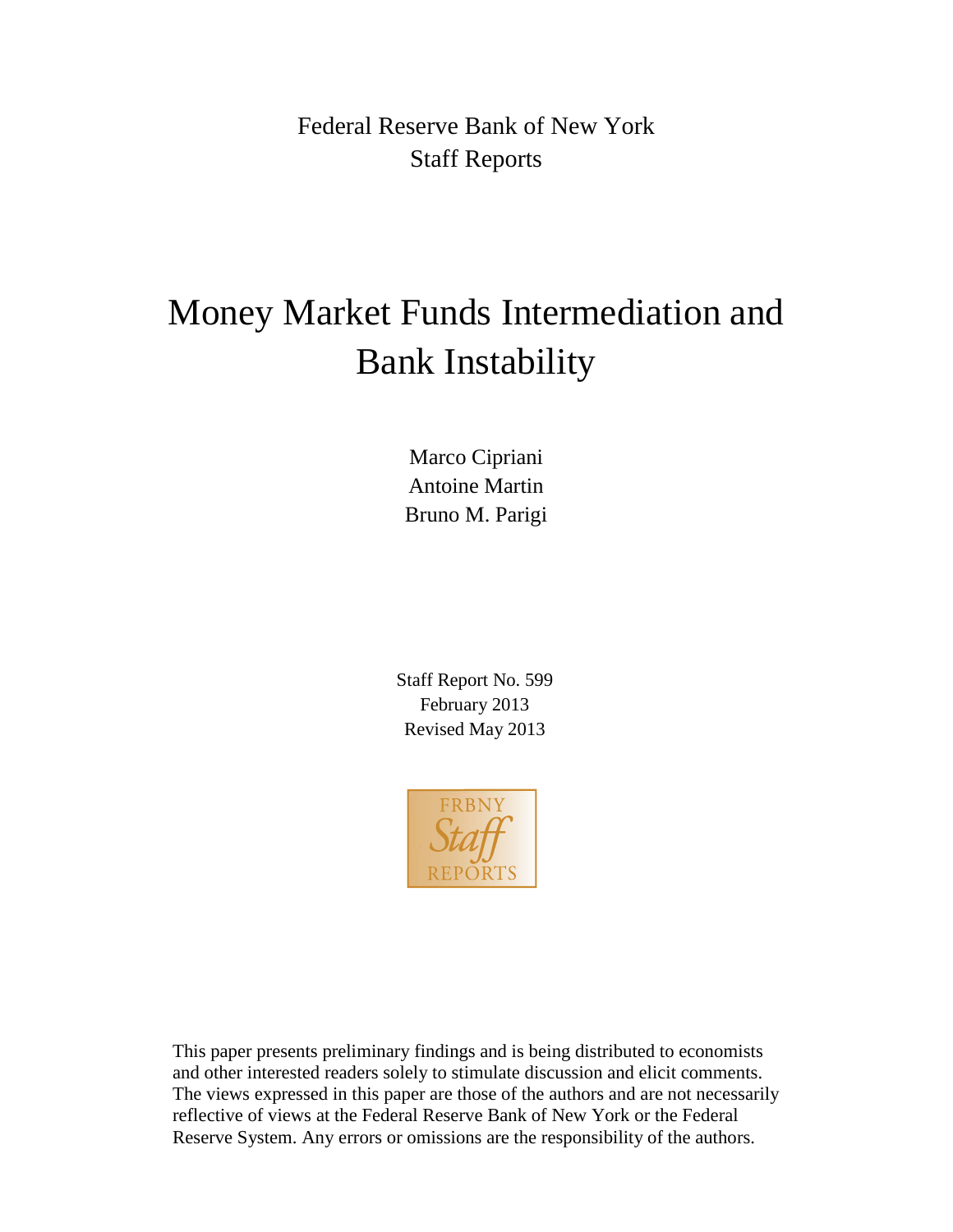#### **Money Market Funds Intermediation and Bank Instability**

Marco Cipriani, Antoine Martin, and Bruno M. Parigi *Federal Reserve Bank of New York Staff Reports, no. 599* February 2013; revised May 2013 JEL classification: G01, G21, G23

#### **Abstract**

In recent years, U.S. banks have increasingly relied on deposits from financial intermediaries, especially money market funds (MMFs), which collect funds from large institutional investors and lend them to banks. Intermediation through MMFs allows investors to limit their exposure to a given bank. However, since MMFs are themselves subject to runs from their own investors, a banking system intermediated through MMFs is more unstable than one in which investors interact directly with banks. The mechanism through which instability arises in an MMFintermediated financial system is the release of private information on bank assets, which is aggregated by MMFs and can lead them to withdraw en masse from a bank.

Key words: Money market funds, bank runs

 $\overline{\phantom{a}}$  , where  $\overline{\phantom{a}}$ 

Cipriani, Martin: Federal Reserve Bank of New York (e-mail: marco.cipriani@ny.frb.org, antoine.martin@ny.frb.org). Parigi: University of Padova (brunomaria.parigi@unipd.it). The authors gratefully acknowledge hospitality from the European University Institute, where part of this paper was written, and also thank Jamie McAndrews, Todd Keister, Enrico Perotti, and seminar audiences at the Netherlands Central Bank and the Bank of France, the Macro, Money, and International Economy Conference at CESIfo Munich, the ECB/Bundesbank Joint Lunch Seminar, the University of Bern, and the Frankfurt School of Finance for useful comments. The views expressed in this paper are those of the authors and do not necessarily reflect the position of the Federal Reserve Bank of New York or the Federal Reserve System.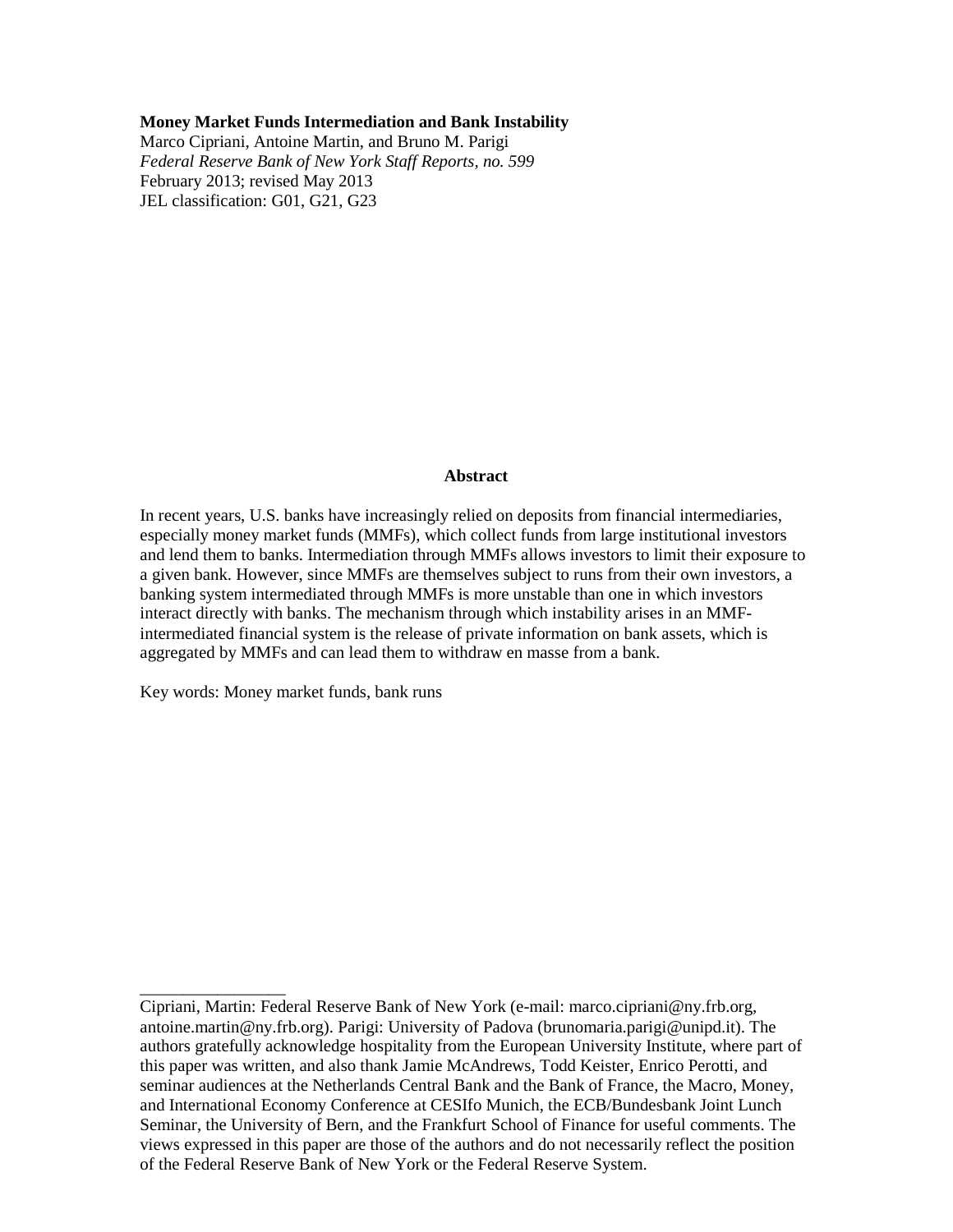# 1 Introduction

In recent years, large global banks have increasingly relied on deposits from financial intermediaries, especially money market funds (MMFs). MMFs mainly collect funds from institutional and wholesale investors and lend them to banks.

Bank deposits of institutional and wholesale investors are not fully covered by deposit insurance. As a result, they need to limit their exposure to a single banking institution and diversify their portfolio of deposits. Intermediation by institutions such as MMFs allows large investors to reap gains from diversification, while saving on bank-monitoring costs.

In the U.S., MMFs have become a very popular financial instrument, comprising roughly 20 percent of all mutual fund assets at the end of 2012. Their assets under management grew from approximately \$2 trillion in 2005 to \$3 trillion at the end of 2008, although it contracted during the financial crisis (to  $$2.6$  trillion at the end of  $2012$ ).<sup>1</sup> MMFs are key providers of short-term funding, especially to the financial sector. As Table 1 shows, in 2012 they were among the largest investors in some asset classes, financing 43 percent of financial commercial paper and 29 percent of certificates of deposit.

| Table 1: MMF Investments by Asset Classes                                       |        |                         |                   |                         |
|---------------------------------------------------------------------------------|--------|-------------------------|-------------------|-------------------------|
| Nonfinancial Financial                                                          |        | $\operatorname{Asset-}$ |                   | Certificates Repurchase |
| CP                                                                              | CP     | backed                  | of Deposit Agree- |                         |
|                                                                                 |        | commer-                 |                   | ments                   |
|                                                                                 |        | cial paper              |                   |                         |
|                                                                                 |        | (ABCP)                  |                   |                         |
| 43%                                                                             | $43\%$ | $38\%$                  | $29\%$            | $33\%$                  |
| 75bn                                                                            | 207bn  | 117bn                   | 434bn             | 591bn                   |
| As a percentage of outstanding assets. June 2012. Source: McCabe et al. (2012). |        |                         |                   |                         |

In the U.S., MMFs offer demandable deposits (shares) redeemable at par, that is, with fixed net asset value (NAV). When the NAV (i.e., the value of the asset per share) falls below \$0.995 ("breaks the buck"), the MMF is forced by SEC regulation to re-price all its shares. Hence, even small losses can start a run since investors have an incentive to redeem their shares before the MMF breaks the buck. In September 2008, the Reserve Primary Fund broke the buck due to its exposure to Lehman paper, causing a stampede of withdrawals across the sector. To stem the panic, the Federal Reserve provided a large amount of liquidity through emergency facilities and the Treasury Department guaranteed MMF liabilities. Figure 1 shows the sharp decrease of asset under management by MMFs in the U.S. after September 2008; importantly the decrease is almost entirely due to the behavior of institutional investors. A similar phenomenon was observed in August 2012 when institutional investors withdrew from U.S. MMFs due to their concerns about potential losses from exposure to European banks.

<sup>&</sup>lt;sup>1</sup>For a description of the MMF industry, see McCabe et al.  $(2012)$ .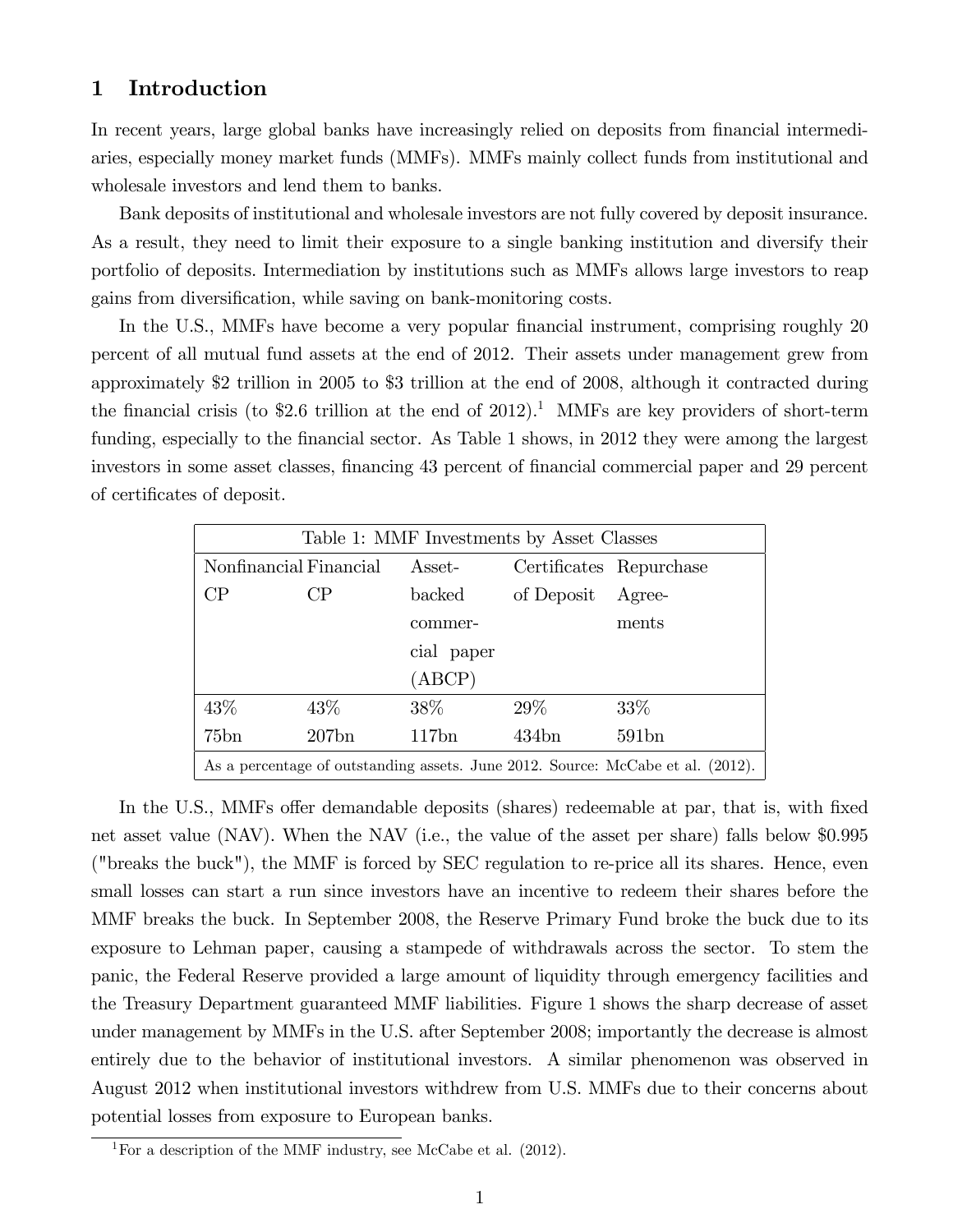

Figure 1: Assets under management in prime U.S. MMFs.

A banking system intermediated through MMFs can be more unstable than one in which large investors interact directly with banks. Since MMFs are themselves subject to run-like redemptions from their own investors, they may react to them by running the banks in which they have deposited, hence amplifying the impact of the initial redemptions. The instability of a financial system in which banks finance themselves through intermediaries such as MMFs is one of the driving forces behind the recent reform effort of the MMF industry by the SEC and the Financial Stability Oversight Council (FSOC).<sup>2</sup>

In this paper, we study an economy  $\hat{a}$  la Diamond and Dybvig (1983) (DD hereafter) with two banks, whose long-term investments have stochastic and (perfectly) negatively correlated returns. Depositing in the two banks allows agents to reduce their risk through diversification. We consider two market structures: direct finance, where investors deposit directly into the banks, and MMF intermediation, where the relationship between investors and banks is intermediated through MMF<sub>s.<sup>3</sup></sub>

In the model, bank bankruptcy may arise when a fraction of investors unexpectedly withdraw their funds. The withdrawal occurs either because investors have received a liquidity shock, or because they have received a perfectly informative (negative) signal on the return of the investment of one of the two banks. Under direct Önance, unexpected withdrawals cause bank bankruptcy only if the amount withdrawn is large enough to force the bank into liquidation. In contrast, with MMF intermediation, when a fraction of investors unexpectedly redeem from the MMF, their actions

<sup>&</sup>lt;sup>2</sup>See, for instance, Dudley  $(2012)$  and Geithner  $(2012)$ .

<sup>3</sup>MMFs lend to banks mostly through unsecured commercial paper and other short-term investments (see Table 1). Nevertheless, our model captures the essential economic feature of short-term debt rollover through MMFsí decision to either keep or withdraw the money from the banks.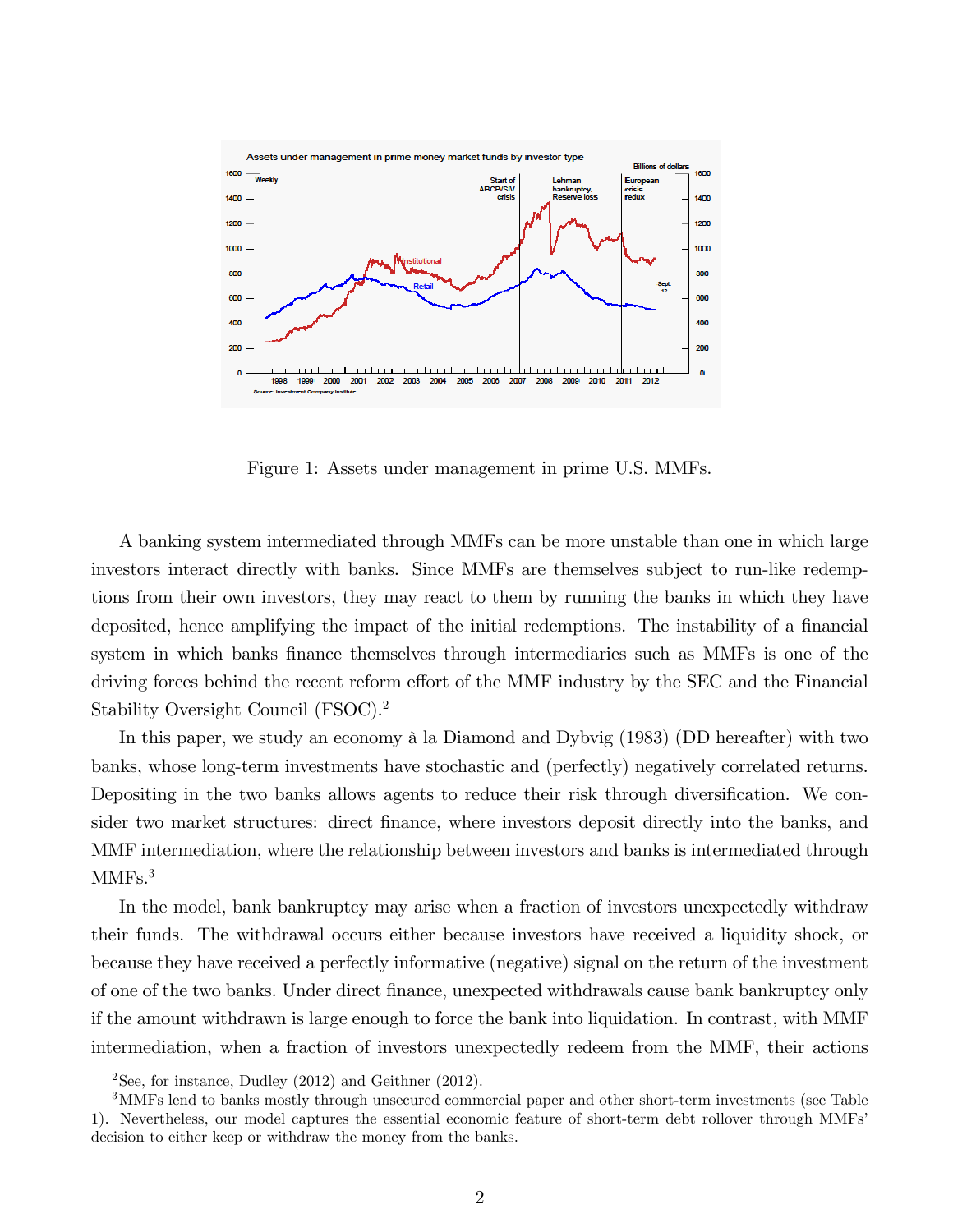represent a (noisy) signal on the state of the world for the MMF. If this signal is strong enough, the MMF will run the bank, withdrawing all its funds and causing bankruptcy even if the fraction of the unexpected redemptions was small enough that bankruptcy would not have occurred under direct finance.

The instability of MMF intermediation stems from the fact that the negative information content of an unexpected redemption from an intermediary such as an MMF amplifies the effect of the redemption itself. Because of this, an economy intermediated by MMFs is more unstable than a direct-finance structure.

The amplification mechanism stems from the fact that MMFs themselves are subject to run-like redemptions because they offer investors demandable liabilities in order to satisfy their liquidity needs. When an MMF experiences large unexpected redemptions, it runs the bank to protect all its investors, and not just those initiating the redemptions. Because of the bank's fixed promise, the MMF, receiving negative information on the bank's assets, obtains a higher payoff for its investors if it runs than if it does not. Since the withdrawals of funds from the investors may be due to liquidity as opposed to informative reasons, bank bankruptcy may cause inefficient liquidation and a reduction in welfare.

The amplification result mentioned above may be more general than the case of MMF to which we apply it in this paper: a delegated monitor learns from the behavior of the agents it represents and by using this information may amplify the effect of their actions. This amplification may be inefficient if the delegated monitor takes value-destructing actions to increase the welfare of the agents it represents (for instance, in our model, the MMF forces the liquidation of banks' assets to increase the consumption of its shareholders, although this destroys value in the banks).

Note that in our economy, the run on the banking system does not occur because of agents' failure to coordinate as in DD. Here, instead, banks' fragility stems from stochastic fluctuations of the economy, which can be due to a liquidity shock as in Allen and Gale (2000); to the release of information on banks' asset returns as in Jacklin and Bhattacharya (1988); or to a combination of both as in Chari and Jagannathan (1988) and in our model. This is consistent with the features of the MMF industry. Indeed, the MMF run that started when the Primary Reserve Fund, which had invested in Lehman paper, broke the buck in September 2008, fits more the definition of a run caused by the sudden release of information in the market than an instance of self-fulfilling panic unrelated to economic fundamentals. Similarly, the "quiet run" by U.S. MMFs on European banks in the summer of 2012 was due to concern by U.S. investors on the assets held by European institutions (see Chernenko and Sunderam, 2013).

Section 2 describes our model and characterizes the economic function of MMF intermediation. Section 3 studies the effect of an unexpected withdrawal of funds from the financial system. Section 4 shows that an MMF-intermediated Önancial system is more fragile than one with direct Önance. Section 5 concludes. The proofs are in the appendix.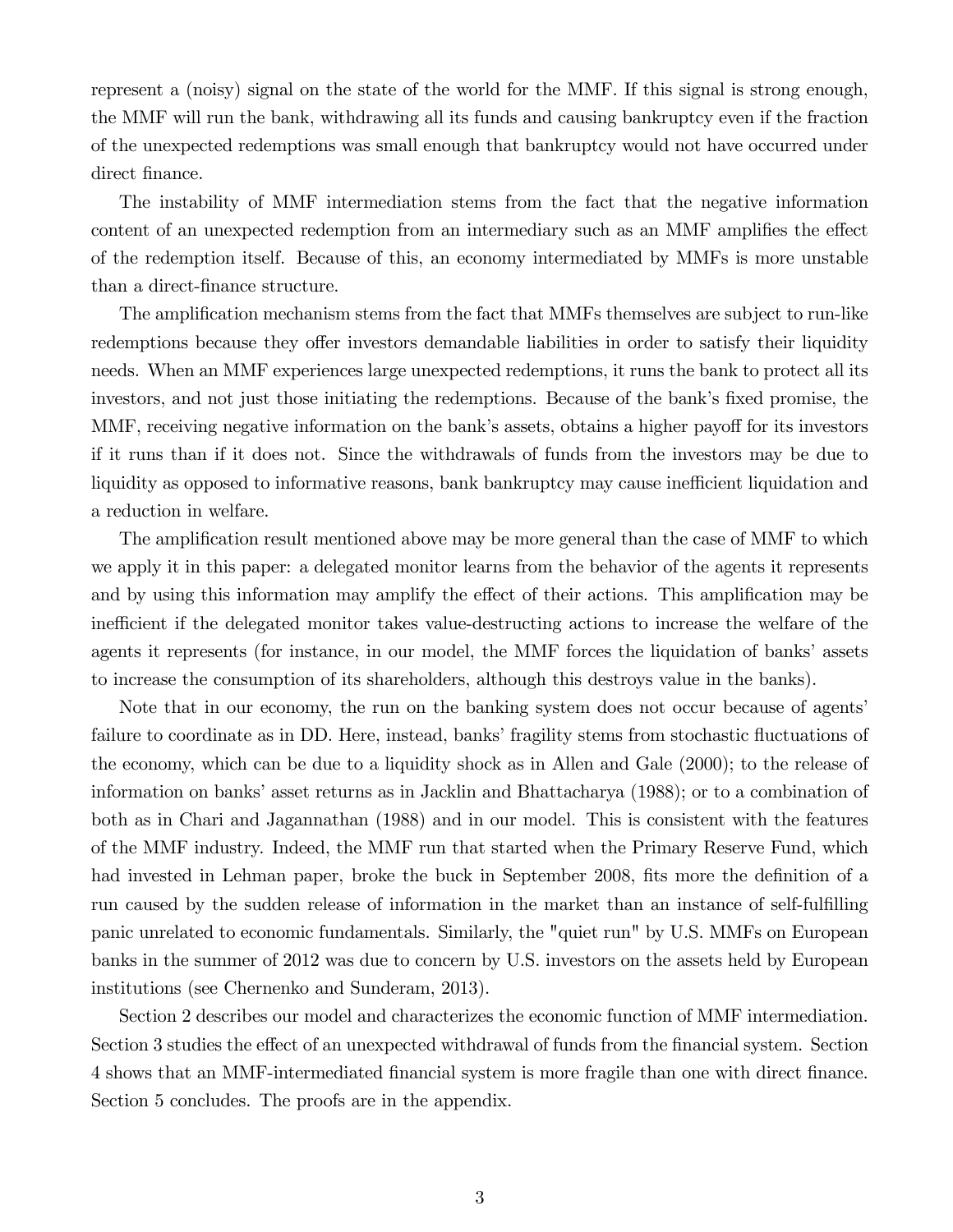Figure 2: The economy with direct finance.



#### 2 The Model

## 2.1 Technology and Preferences

We describe our economy first with direct finance and then with MMF intermediation. There are two regions, A and B. In each region, there is a continuum of (wholesale or institutional)<sup>4</sup> investors of mass  $M$ , which can be interpreted as uninsured wholesale investors,<sup>5</sup> for a total population  $2M$ . Each investor is endowed with one unit of unique good. In each of the two regions there is one bank, Bank A and Bank B. The structure of the economy is depicted in Figure 2.

There are three dates, 0, 1, and 2, and a unique good that can be consumed, stored, or invested. Everyone in the economy can use storage, which returns one unit of the good at date  $t+1$ , for each unit invested at date t,  $t = 0, 1$ . In contrast, the investment technology is available only to banks. We consider an economy where the returns of the investments of two banks can be either high or low and are perfectly negatively correlated. We assume this in order to maximize the gains from diversification and simplify the model. The returns of the investment technology of the two banks per unit invested are as follows:

> Return Return Bank A Bank B Probability  $1/2$   $R^H$   $R^L$ Probability  $1/2$   $R^L$   $R^H$

with  $R^H > 1 > R^L$ . Since for each bank the probability of the investment technology yielding a

<sup>&</sup>lt;sup>4</sup>We focus on the behavior of institutional investors (who lack insurance both when they invest in MMF and, largely, when they deposit in banks) since, as shown in Figure 1, they were the main drivers of MMF fragility during the recent crisis.

<sup>5</sup>Agents supplying funds to banks are normally referred to as depositors, who deposit or withdraw their funds. In contrast, agents supplying funds to MMFs are normally referred to as investors, who purchase or redeem shares of the MMF. In order not to saddle the reader, from now on we will use the term "investors," who may "supply" or "withdraw" their funds from the MMF or from the bank in reference to both direct Önance and the MMFintermediated economy.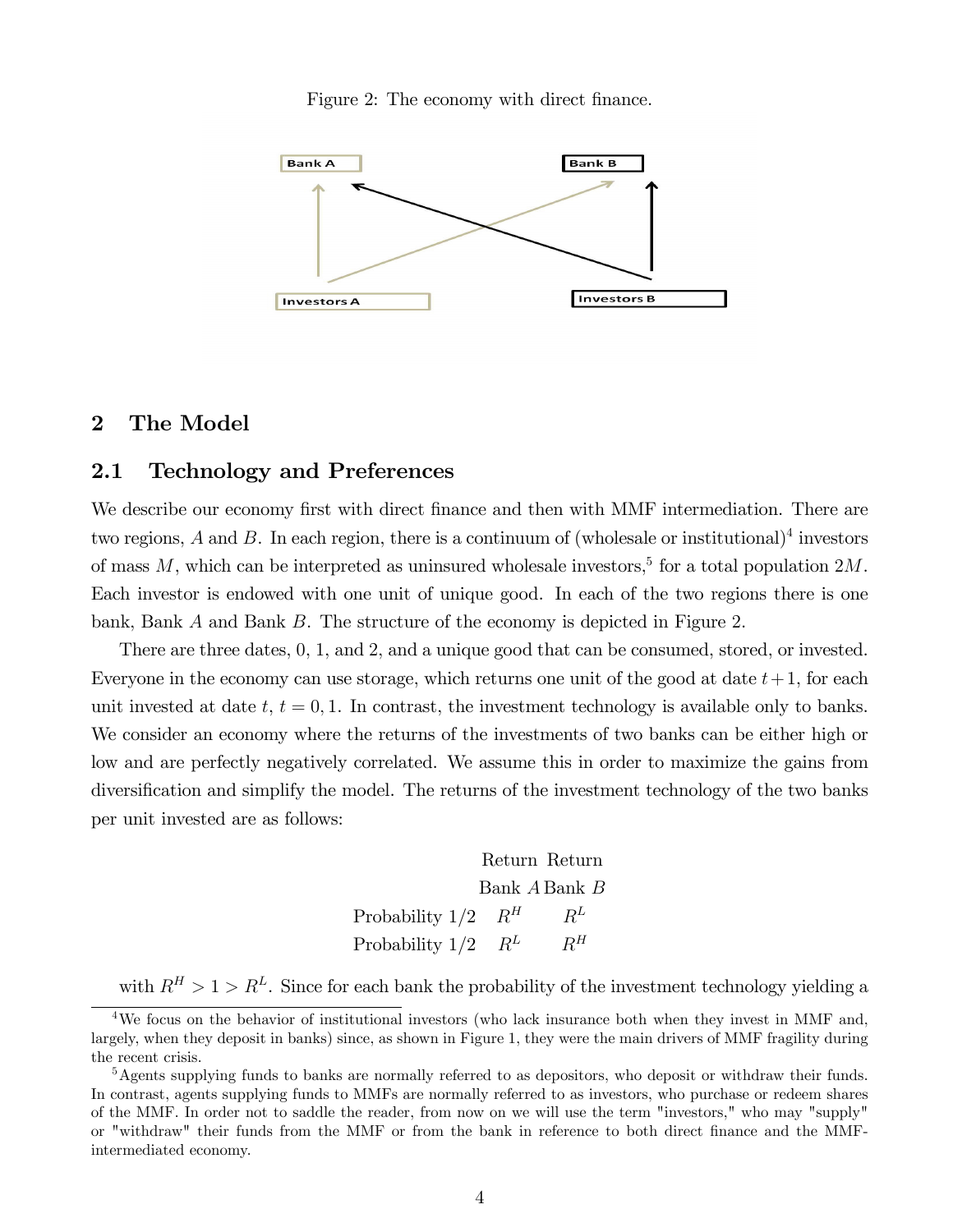high or a low return is  $\frac{1}{2}$ , the net present value of a unit of investment is the same for the two banks. As a result, it is optimal to supply an equal amount of funds to both banks at date 0. Investment can also be liquidated at date 1, in which case it returns  $0 \le r \le R^L$  per unit invested.<sup>6</sup>

In each of the two regions, investors are subject to preference shocks: with probability  $\pi$ investors must consume at date 1 ("impatient" investors), and with probability  $1 - \pi$  they must consume at date 2 ("patient" investors). The realization of the shock to their preferences at date 1 is private information. For simplicityís sake, we assume that investors have logarithmic utility function, so that their expected utility is

$$
\pi \log (c_1) + (1 - \pi) \log (c_2),
$$

where  $c_1$  and  $c_2$  denote date-1 and date-2 consumption, respectively. From the law of large numbers, a fraction  $\pi$  of agents consume at date 1 and a fraction  $(1 - \pi)$  at date 2.

## 2.2 The Optimal Contract with Direct Finance

As is standard in this literature, banks are subject to a zero-profit condition and, under direct finance, choose the contract to maximize the expected utility of their investors.

To simplify notation, we express all quantity variables per unit supplied to the banking system. In particular, we denote by  $i$  the total investment per unit by the two banks. Moreover, we assume that

$$
\frac{R^H + R^L}{2} > 1,\tag{1}
$$

that is, the expected net present value of each bank's investment is positive. This condition, as we show in the appendix, guarantees that the optimal level of investment  $i$  is positive, since the risk of banks' long-term technologies can be completely diversified away.

The optimal contract and the optimal investment level are:  $c_1 = 1, c_2^H = R^H, c_2^L = R^L$ , and  $i = 1 - \pi$ , where  $c_2^H$  and  $c_2^L$  represent date-2 consumption if the bank has a high and a low return, respectively.<sup>7</sup> The optimal contract implies that the banks store enough funds to satisfy withdrawals from impatient investors only and invest all the remaining funds in the longterm technology. Note that since banks have perfect negatively correlated returns, under the optimal contract, investors deposit an equal amount in each bank; the banks, in turn, invest a fraction  $1 - \pi$  in its long-run technology, thus allowing patient investors a deterministic return  $c_2^H + c_2^L$ =  $R^H + R^L$ :

2 2 The diversification opportunities that arise from investing in both banks may turn into a source of fragility if a bank is not viable on its own given the contracts that it offers. Formally, this occurs if patient investors do not want to withdraw funds from one bank only and wait in the other versus

 $6$ The assumption is natural if we interpret the banks as investing in financial assets at different maturities—such as a loan—that it tries to sell in an unmodeled market; because of asymmetric information, market participants may not want to purchase the loans at a price  $r > R^L$ .

<sup>&</sup>lt;sup>7</sup>See the appendix for the derivation.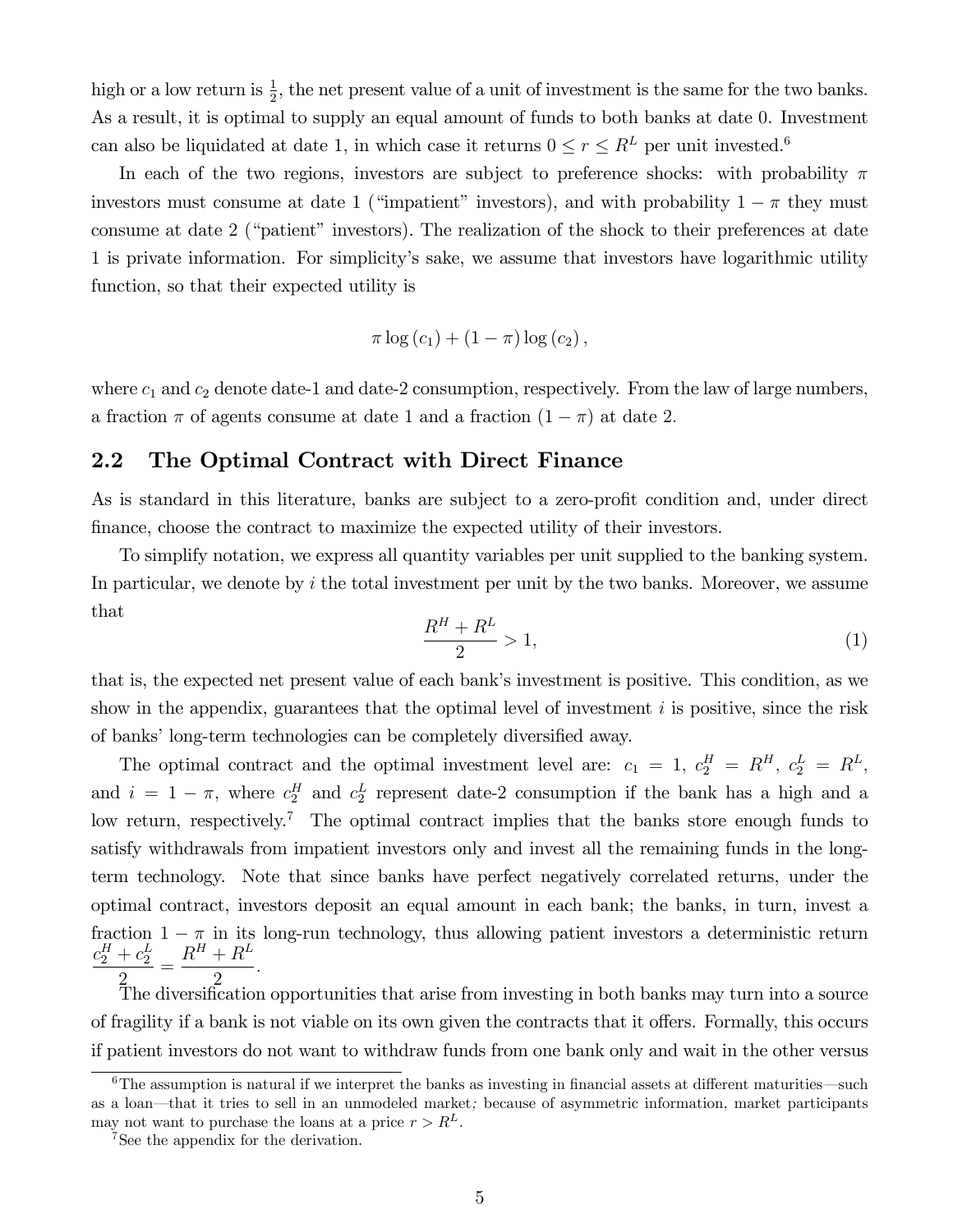withdrawing from both banks. That is, if:

$$
\log(0.5c_1 + 0.5c_1) > 0.5\log(0.5c_1 + 0.5c_2^H) + 0.5\log(0.5c_1 + 0.5c_2^L). \tag{2}
$$

Given the optimal contract, condition  $(2)$  becomes:

$$
\log(1) = 0 > 0.5 \log(0.5 + 0.5R^H) + 0.5 \log(0.5 + 0.5R^L),
$$

which is satisfied as long as

$$
R^H < \frac{3 - R^L}{1 + R^L}.\tag{3}
$$

Intuitively, condition (3) requires that  $R^H$ cannot be greater than (or equal to)  $\frac{3-R^L}{1+RL}$  $\frac{1}{1+R^L}$  because, otherwise, each bank would be so profitable that the contract it offers can stand on its own. Note that condition  $(1)$  for an interior solution for i and the condition  $(3)$  that contracts are not viable separately establish a range for  $R^H$ :

$$
2 - R^L < R^H < \frac{3 - R^L}{1 + R^L},
$$

which has a solution for any  $R^{L,8}$ 

### 2.3 MMF Intermediation

The structure of the economy with MMF intermediation is similar to the one under direct finance except that, in each region A and B, there is one MMF—MMF A and MMF B—which channels the funds of its region to the two banks. Each MMF maximizes the expected utility of its investors by investing in banks' deposits (recall that only banks can invest in the long-term technology) and/or into the storage technology. The structure of the economy with MMF intermediation is depicted in Figure 3:

The risk-diversification problem does not change when we introduce MMFs in the economy. As a result, under the optimal contract, the Önal consumption for impatient and patient investors is the same as with direct finance. It is easy to show that this can be accomplished as long as the contracts that the two banks offer to the MMFs are the same as those offered to the wholesale investors with direct finance. Analogously, the contracts that the MMFs offer to their investors simply aggregate the payouts from the two banks: the contract per unit invested that each MMF offers is  $c_1^{MMF} = 1$ and  $c_2^{MMF} =$  $R^H + R^L$ 2 . That is, the MMFs offer their investors claims redeemable at par at date 1. Finally, MMFs must share all the funds they collect from their investors equally between the

$$
2 - R^L = \frac{3 - R^L}{1 + R^L},
$$

has two equal roots  $R^L = 1$ , and it is always satisfied for  $R^L > 0$ .

 ${}^{8}$ The equality: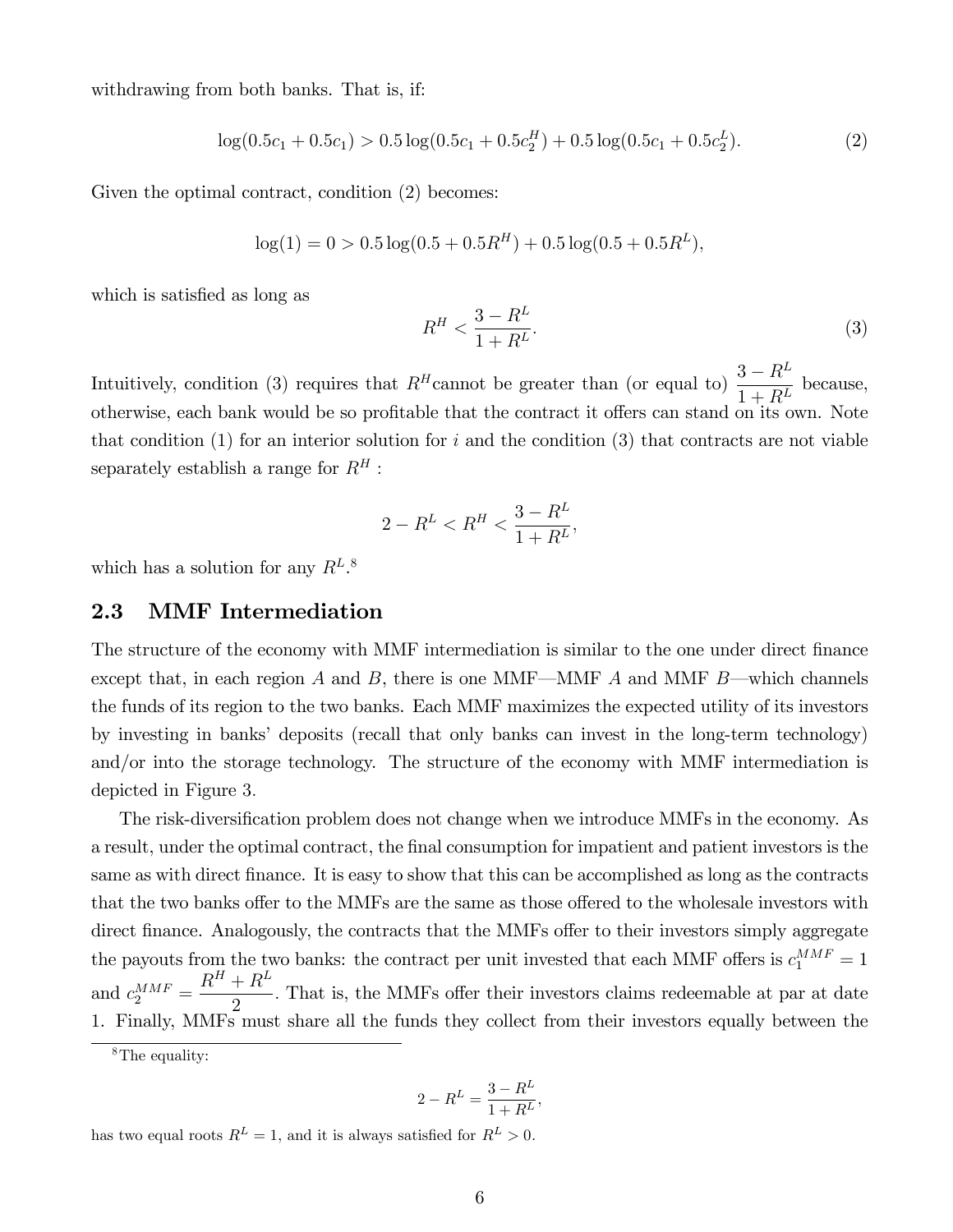

Figure 3: The economy with MMF intermediation.

two banks.

In order to understand the role of MMF intermediation in the economy, let us consider the case in which banks must be monitored or screened otherwise, their return is zero at date 2. The need to monitor the banks could arise from the fact that the opacity of bank loans allows them to underreport the return to the long-term technology or offers scope for moral hazard to bank managers. It is well known that since monitoring has a fixed-cost dimension, the duplication of monitoring costs that direct finance entails may be reduced when funds are intermediated through a delegated monitor (Diamond 1984).

For instance, let us assume that the cost to monitor each bank by a depositor or by an MMF is  $\varepsilon$ . Unlike banks, MMFs do not need to be monitored because they invest in deposit contracts o§ered by banks, which are less opaque than loans. Of course this is an extreme assumption: it can be thought of as the result of the normalization of the higher cost to monitoring banks versus MMFs, which is generally the case since MMFs invest in fixed-income securities (see Table 1).

With direct finance, in each region, depositors, who have mass  $M$ , have funds  $M$  to deposit, and therefore spend  $(2\varepsilon)(M)$  in monitoring costs. As a result, the amount of deposits coming from the investors of each region is  $M - (2\varepsilon)(M) = (1-2\varepsilon)(M)$ . It is immediate to show that depositors will deposit  $\frac{(1-2\varepsilon)(M)}{2}$  in each bank to maximize gain from diversification.

With MMF-intermediated finance, each MMF collects  $M$  from the depositors of its region only. Similarly to depositors, each MMF must monitor the banks to prevent them from under-reporting the return to the long-term technology and or to prevent moral hazard by banks managers. Hence each MMF spends  $2\varepsilon$  to monitor the banks. This cost is passed onto the depositors. Therefore, with MMF intermediation, the funds that depositors of each region deposit in their MMF and that the MMF invests in the banks are  $M - 2\varepsilon$ , which is greater than  $(1 - 2\varepsilon)M$  as long as  $M > 1$ . Hence, MMF intermediation is potentially valuable in saving monitoring costs to depositors, and as a result, in increasing their level of consumption, while at the same time allowing them to enjoy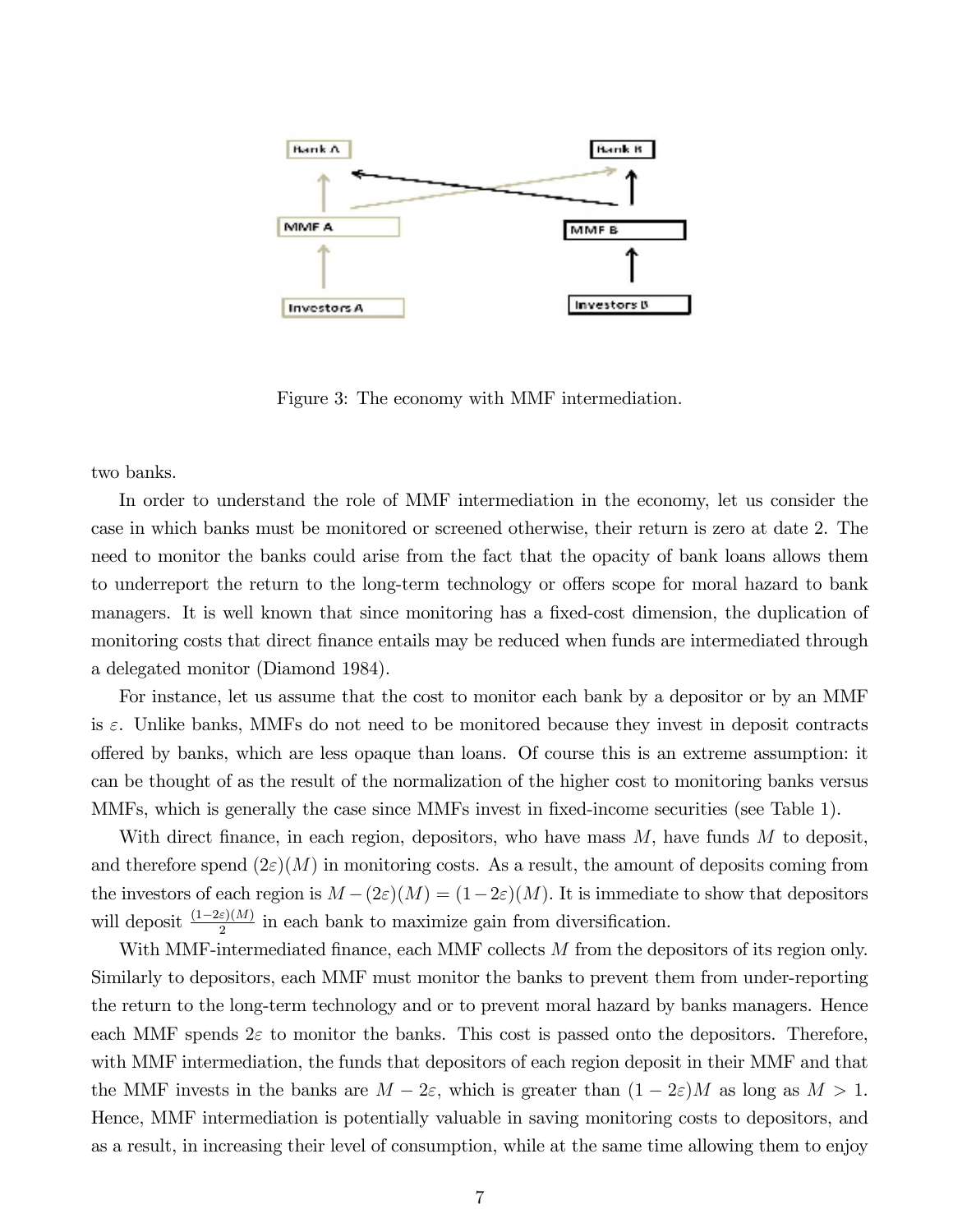the gains from diversification.<sup>9</sup>

Since monitoring costs are higher under direct finance than under MMF intermediation, the aggregate amount of funds invested in the banking system will be lower. In the rest of the paper, however, we disregard this and carry out our analysis per unit deposited in each bank. None of our results is affected by this, since as we will show later, the occurrence of a run depends on the proportion of funds (and not by the amount of funds) unexpectedly withdrawn early by investors.

## 3 An Unexpected Withdrawal of Funds

## 3.1 Information Arrival

The fragility of an MMF-intermediated system can be captured by considering the effect of an unexpected withdrawal of funds in the economy with direct Önance and in that with MMF intermediation.

Let us assume that at date 1 some patient investors unexpectedly withdraw their funds. Similarly to Chari and Jagannathan (1988), the unexpected withdrawal can happen either because of information reasons or because of a shock to agents' preferences. That is, investors unexpectedly withdraw early either because they have received a liquidity shock, i.e., some previously patient investors become impatient and must consume at date 1, or because they have received a perfectly informative signal that the return of the investment of the bank in their region is  $R<sub>L</sub>$ . In either case the withdrawal stems from a shock to the fundamentals of the economy. Remember that wholesale investors' deposits and MMF deposits into banks are (largely) not covered by deposit insurance in the U.S.. Because of this, both investors and MMFs have an incentive to react to negative news about a bank's investment.

This withdrawal, which is unexpected at date 0 and hence is in excess of the liquidity available at date 1, has a different impact on the stability of the system under direct finance and under MMF-intermediated finance.

Under direct finance, the fraction of funds withdrawn in excess of  $\pi$  may be sufficiently low so as not to push the bank into insolvency and therefore not to alter the equilibrium described above. However, when investors unexpectedly redeem from the MMF, their actions represent a noisy signal on the state of the world for the MMF to interpret. From the size of the unexpected redemptions in excess of  $\pi$ , the MMF will update its prior belief on the return of the long-term investment of the bank in its own region, and it may run that bank by pulling all its funds away, thereby pushing it into bankruptcy.

More formally, we assume that a positive measure of patient investors  $q$  from region  $A$  unexpectedly withdraw their funds at date 1 from Bank A or, under MMF intermediation, from the MMF in region  $A^{10}$ . This assumption is in the spirit of Allen and Gale (2000), who consider the

<sup>&</sup>lt;sup>9</sup>Note also that diversification can be achieved through the interbank market; it is easy to show, however, that MMF intermediation saves on monitoring costs also with respect to interbank finance.

 $10$ Of course, since everything is symmetrical, nothing would change if the unexpected withdrawal of funds occurred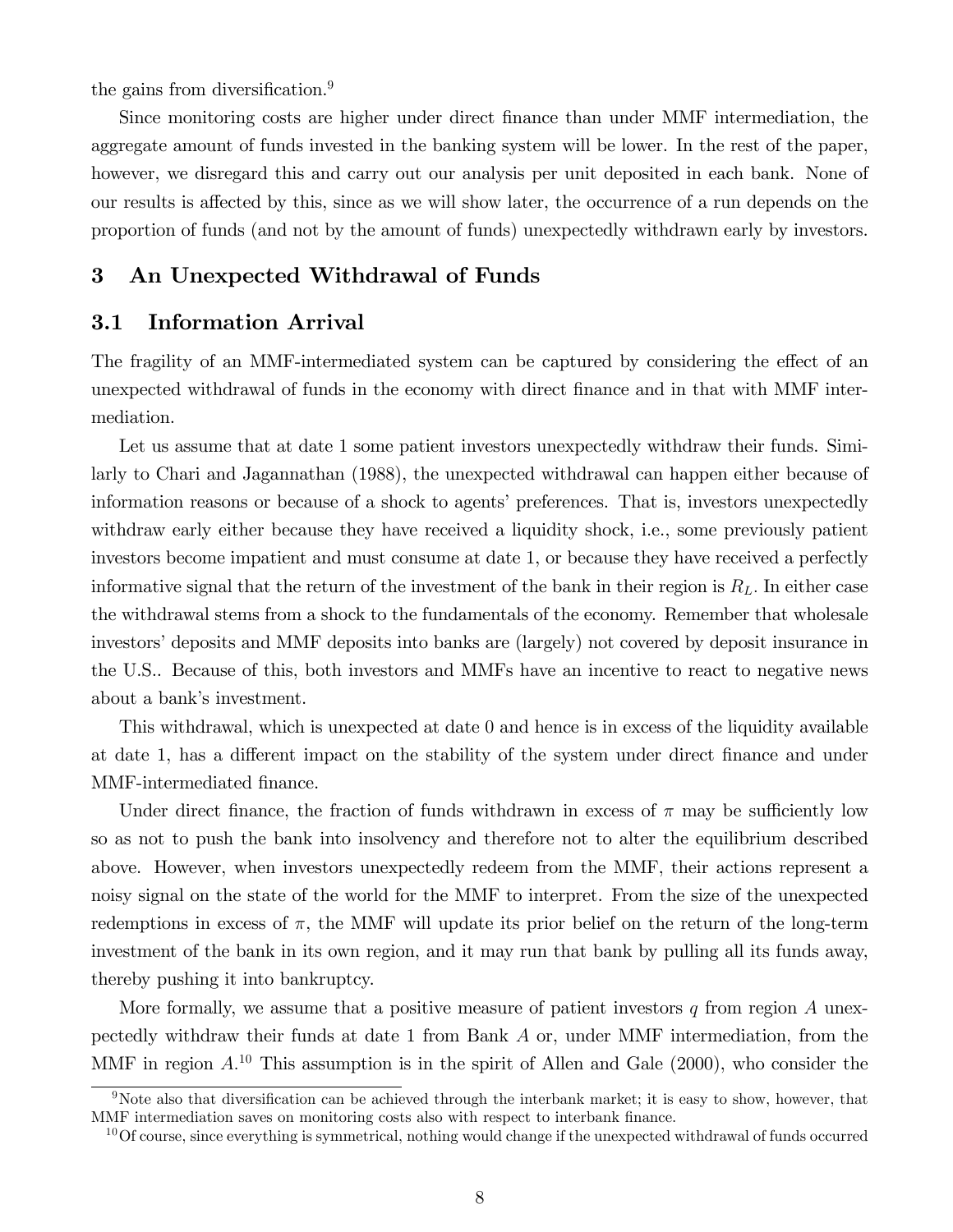realization of an additional state of nature that was assigned a probability zero at date  $0$ .<sup>11</sup>

As a result of the shock q, the total amount of withdrawals at date 1 from region  $A$ 's investors is  $\pi + (1-\pi)q$ . Note that, since we assumed that condition (3) holds, that is, that Bank B's contract is not viable on its own, agents receiving negative information about Bank A will also withdraw from Bank  $B$  in the direct-finance case.<sup>12</sup>

In a DD economy, a run occurs because of agents' failure to coordinate. Here, instead, similarly to Jacklin and Bhattacharya (1988), Chari and Jagannathan (1988), and Allen and Gale (2000), the fragility of the financial system stems from stochastic fluctuations of the economy. In other words, we focus on "essential" bank runs, which cannot be ruled out by assuming that agents are able to coordinate. In the remainder of the paper, we follow the approach used by Allen and Gale (2000): we assume that agents are able to coordinate on the non-run superior equilibrium when it exists; and we study whether this equilibrium is more resilient to shocks under direct finance or under MMF-intermediation.

## 3.2 Information Aggregation and Updating

As we mention before, the unexpected withdrawal of funds can stem from a liquidity shock or from the release of negative information on Bank Aís assets. Similarly to Chari and Jagannathan (1988), we assume that the probability that the unexpected withdrawal  $(1 - \pi)q$  is informative is increasing in q:

$$
Pr({
$$
Shock due to informational reason} $) = f(q),$   $f'(q) > 0$ 

that is, the higher the fraction of withdrawals in excess of  $\pi$ , the more likely it is that it happens for information reasons. This is consistent with the idea that when there is a release of negative information to the market, we observe large withdrawal of funds.

Note that in order to keep the algebra simple, from now on we will consider the case

$$
f(q) = q
$$

that is, the probabilities that the unexpected withdrawal is informative or that it is due to a preference shock are q and  $(1 - q)$ , respectively.<sup>13</sup> All the results we present, however, hold for any increasing function  $f(q)$ .

Under MMF intermediation, MMF A sees the unexpected withdrawal of funds by its investors

in region B:

<sup>&</sup>lt;sup>11</sup>More recently, Gennaioli et. al  $(2012)$  argued that investors may not take into consideration certain highly improbable risks, such as the probability that the share price of a money market mutual fund may fall below 1.

 $12$ Note that if patient investors are negatively informed they will always find it convenient to withdraw because  $c_1 > c_2^L$  (as we explain below, even if Bank A goes into bankruptcy, informed patient investors will always be able to recoup  $c_1$ ).

<sup>&</sup>lt;sup>13</sup>In an addendum available on request from the authors, we show that  $f(q) = q$  can be derived from a simple informational structure.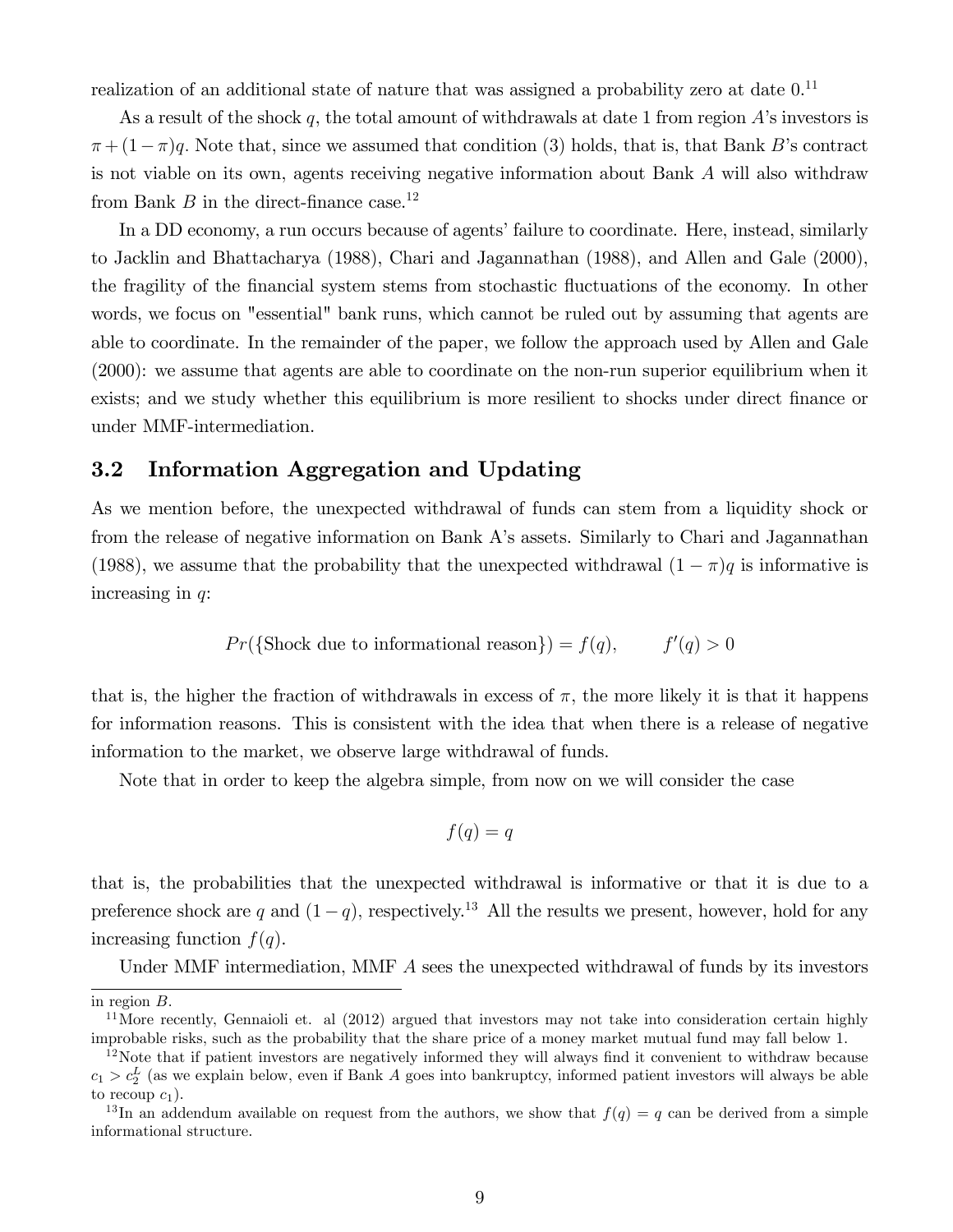and interprets this as (imperfect) bad news on the return of the assets of Bank A. In particular, after observing the unexpected withdrawal  $(1 - \pi)q$ , the MMF A updates the joint probabilities that Bank A and Bank B have a high or a low return in the following manner:<sup>14</sup>

$$
Pr(R_A^H, R_B^H | q) = 0(q) + 0(1 - q) = 0,
$$
  
\n
$$
Pr(R_A^H, R_B^L | q) = 0(q) + 0.5(1 - q) = 0.5(1 - q),
$$
  
\n
$$
Pr(R_A^L, R_B^L | q) = 0.5(q) + 0(1 - q) = 0.5q,
$$
  
\n
$$
Pr(R_A^L, R_B^H | q) = 0.5(q) + 0.5(1 - q) = 0.5.
$$

Note that when the shock is informative, the release of information is not about the state of nature; rather, it is about the return of one of the two banks (Bank  $A$ ).<sup>15</sup> In other words, the probability of the return of Bank  $B$  being high or low is not affected by the arrival of negative information on Bank A. In fact, after observing  $(1 - \pi)q$ , the conditional probability of Bank B being good or bad remains

$$
Pr(R_B^L|q) = Pr(R_B^H|q) = 0.5.
$$

Nevertheless, since the contract that Bank  $B$  offers is not viable on its own, because of condition (3), the destruction of diversification opportunity stemming from the release of information on Bank A may also send Bank B into bankruptcy, an issue that we will analyze below.

The fact that unexpected withdrawal is an imperfect signal on the bank long-term investment generates "confounding" as in Chari and Jagannathan (1988). If withdrawals were always due to the release of information, any realization of  $q$ , however small, would generate the collapse of Bank A and also the collapse of Bank B because of assumption (3).

Finally, we assume that the MMF does not learn the realization of the banks' asset return during its regular activity of monitoring. As will be apparent from the rest of the paper, should we remove this assumption, the fragility of an MMF-intermediated system would be even greater.

## 3.3 Bankruptcy

The excess withdrawal of funds matters because it may cause bank bankruptcy. To study its impact on the banking system, we need to make some assumptions on how the banks' assets are split in case of bankruptcy. In particular we assume that:

- Banks abide by the sequential service constraint when facing withdrawals at date 1, both under direct finance and in the MMF-intermediated economy.

- Patient investors withdrawing their funds early do so at the beginning of the queue. This captures the notion that since they are potentially informed about bank asset returns, they are

<sup>&</sup>lt;sup>14</sup>In order to properly define the probabilities conditional to the unexpected excess withdrawal q, one can think of the unexpected excess withdrawal as being an event with a low enough probability that the optimal contracts (under both structures) are arbitrarily close to those described in the previous section.

 $15$  In other words, the zero-probability event can be thought of as a change in the returns to the long-run technologies in the two states of nature, which become  $(R_A^L, R_B^L)$  and  $(R_A^L, R_B^H)$ .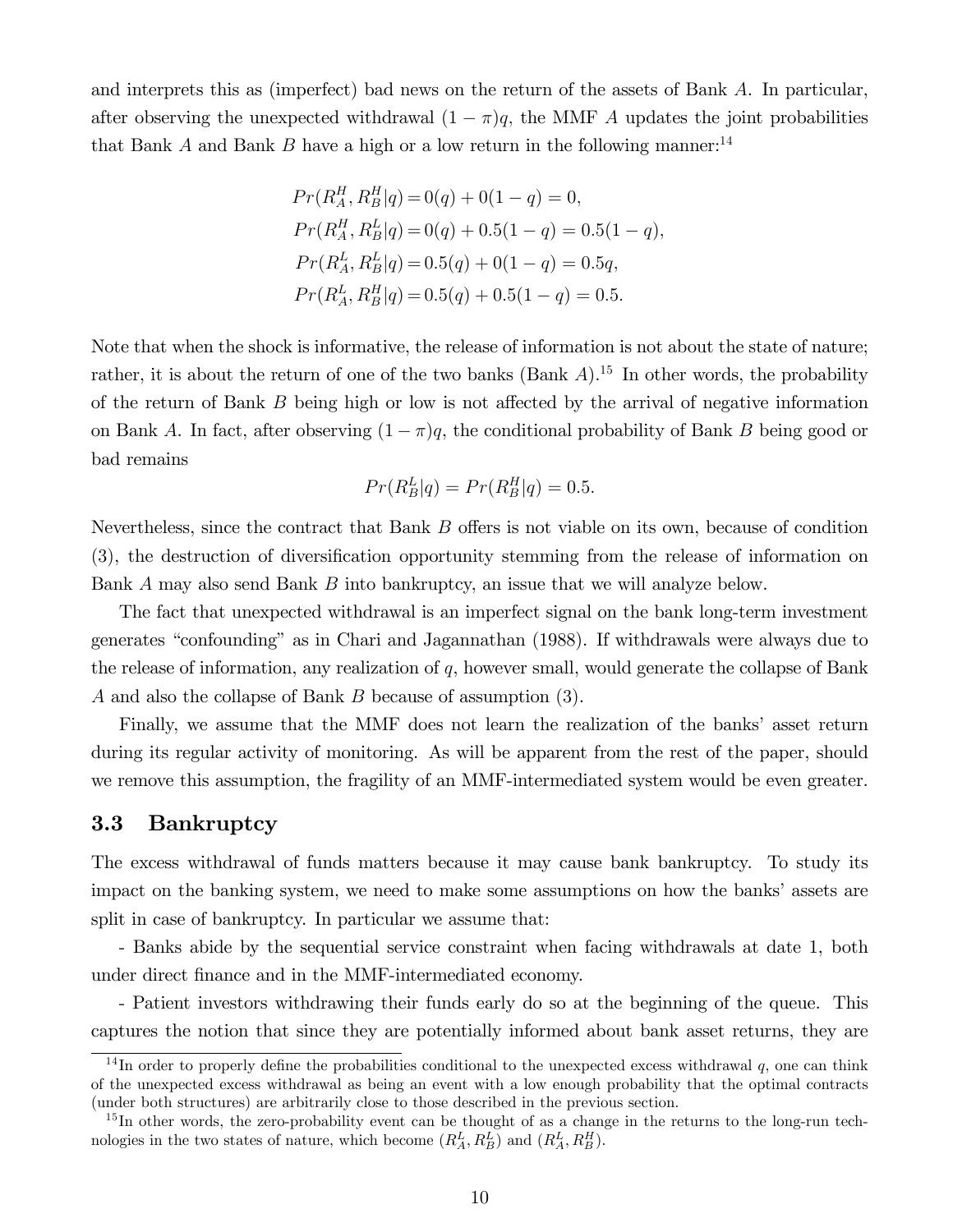able to jump ahead of the line.<sup>16</sup> The assumption reflects the fact that institutional investors are prone to run in a crisis (See Figure 1).

- Analogously and for the same reasons, if one MMF makes unexpected withdrawals, it is first in the queue with respect to the other MMF.<sup>17</sup>

Bankruptcy in either market structures is result of an essential bank run, that is, a run due to either the release of private information or to a shock to investors' preferences. It is not the result of a sunspot unrelated to economic fundamentals (e.g., a wave of pessimism), but stems from the unexpected withdrawal of funds  $(1 - \pi)q$  by patient investors and, in the MMF-intermediated economy, from the information that such a withdrawal conveys to the MMF.

We now contrast the effect of the unexpected withdrawals of funds  $(1 - \pi)q$ , under direct finance and in a MMF-intermediated economy, and we study how it may cause bank runs in the two economies.

#### 3.3.1 Bankruptcy with Direct Finance

In the case of direct finance, the unexpected withdrawal of funds from Bank  $A$  will push it into bankruptcy if the proportion q of patient investors who withdraw their funds at date 1 is such that:

$$
(\pi + \frac{(1-\pi)}{2}q)c_1 > 1 - i + ri.
$$
 (4)

That is, bankruptcy will occur when the bank's date-1 liabilities, per unit deposited in the bank, (LHS of 4) exceed its date-1 assets  $(RHS).<sup>18</sup>$  Given the optimal contract described above, condition (4) becomes:

$$
\pi + \frac{(1 - \pi)}{2}q > \pi + r(1 - \pi).
$$

Hence, the bank goes bankrupt if and only if  $q > 2r$ . Note that since  $q \in (0,1)$ , a necessary condition for bankruptcy to occur under direct finance is

$$
r < \frac{1}{2}.\tag{5}
$$

From now on, we concentrate on realizations of  $q$  such that the bank does not go bankrupt with direct finance, and we show that the same realizations of  $q$  may instead trigger bankruptcy under MMF intermediation. That is, we assume:

$$
q \le 2r.\tag{6}
$$

 $16$ Note that liquidity withdrawers will also try to jump ahead of the queue as they are aware that the bank/MMF may not be able to serve latecomers if there are excess withdrawals at date 1.

<sup>&</sup>lt;sup>17</sup>These assumptions allow us to characterize the equilibrium in the economy in the simplest possible way. As will be clear, however, the fragility of an MMF-intermediated economy does not stem from the particular bankruptcy assumption that we adopted, but from the ability of MMFs to aggregate information among their investors.

<sup>&</sup>lt;sup>18</sup>Observe that only  $\frac{(1-\pi)}{2}q$  patient investors withdraw from Bank A since the other  $\frac{(1-\pi)}{2}$  patient investors have deposited in Bank B.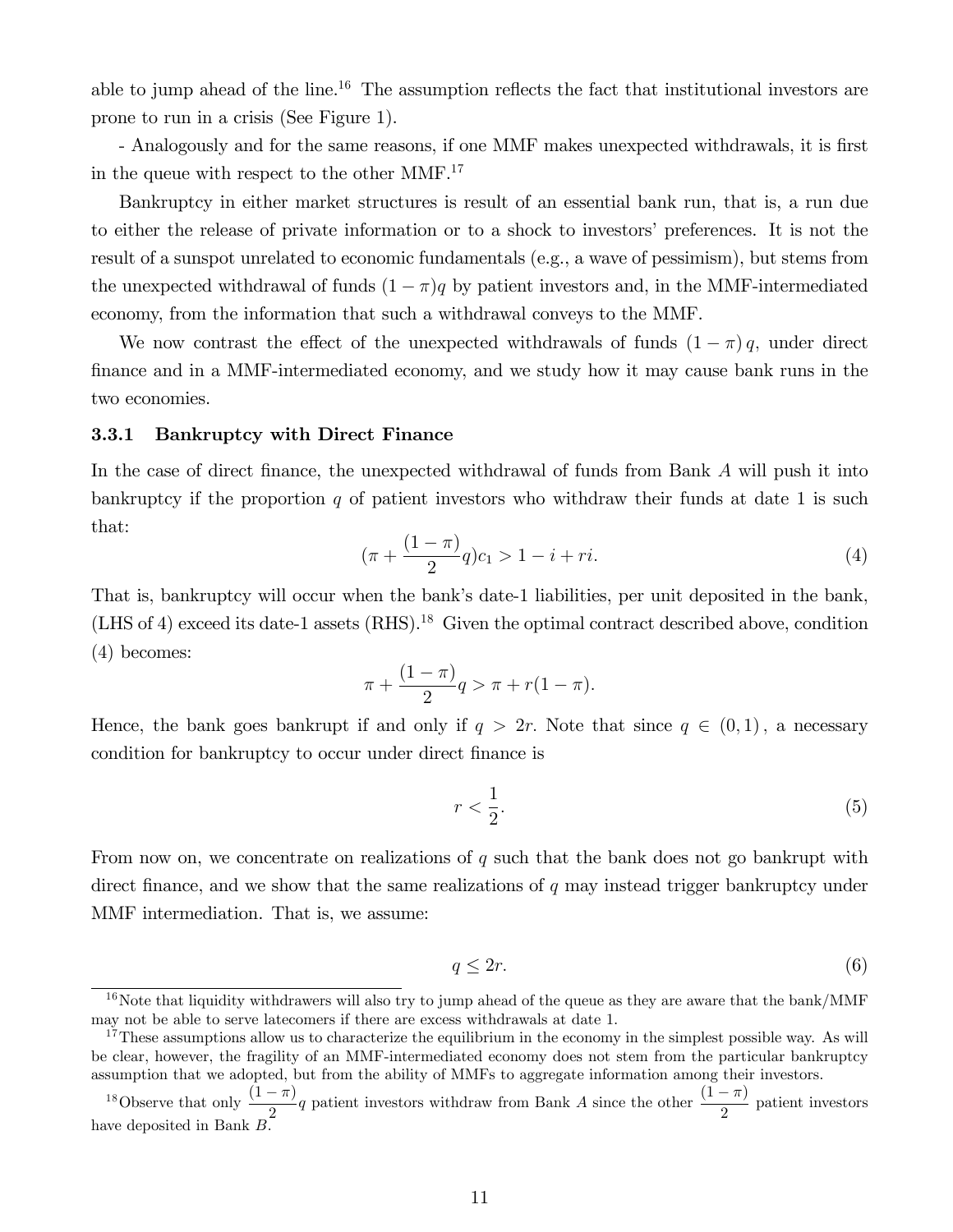Let us make two observations. First, since the proportion  $\frac{(1-\pi)q}{2}$  of patient investors who unexpectedly withdraw at date 1 are early in the queue, they are able to withdraw  $c_1 = 1$  as long as

$$
\frac{(1-\pi)q}{2} \le \pi + r(1-\pi),
$$
\n(7)

where the LHS of (7) is the amount of funds withdrawn at date 1 by the patient investors, and the RHS are the bank's assets at date  $1<sup>19</sup>$  Obviously, as long as the level of withdrawals is such that the bank is not pushed into bankruptcy, that is, as long as  $q \leq 2r$ , the bank is always able to pay  $c_1 = 1$  to the patient investors withdrawing their funds early. As a result, as mentioned above, a patient investor knowing that the return of Bank Aís assets is low (because he received the information shock) finds it optimal to withdraw since  $c_1 > c_2^L$ .

Second, if bankruptcy occurs, impatient investors (from both Banks A and B) do not necessarily get  $c_1$  since there are not enough resources in the bank, even after liquidating all the long-term assets. Moreover, even if bankruptcy does not occur, patient investors do not receive the optimal contract at date 2 since some (or all) of the long term investment has been liquidated.

As a final remark, observe that since  $r \leq R^L$ , then Bank A will never liquidate all its long-term assets when it observes an excess withdrawal of funds; it only liquidates whatever is needed to repay the proportion of patient investors who withdraw their funds early.

#### 3.3.2 Bankruptcy with MMF Intermediation

Even if both the MMFs and the banks issue the same claims demandable at par at date 1, upon observing unexpected redemptions MMF  $\tilde{A}$  behaves differently from the bank in the direct-finance case. In fact, the MMF can withdraw its funds from Bank A at the contract  $c_1 = 1$ , while in direct finance, when Bank A liquidates early to meet the unexpected withdrawal, it does so at  $r < 1$ . Therefore, if after observing the unexpected redemptions, MMF  $A$  believes that Bank  $A$ 's return is low with high enough probability, it withdraws all its funds, and not only what is needed to meet the unexpected redemptions. This amplification mechanism makes the MMF-intermediated structure more unstable than direct finance.

Of course, the fact that MMF A withdraws all its funds from Bank A does not necessarily imply that Bank A is bankrupt, which only happens when:

$$
(\pi + \frac{(1 - \pi)}{2})c_1 > 1 - i + ri,
$$

which, given the optimal contract, becomes:

$$
(1 - \pi) < 2(\pi + r(1 - \pi)),
$$

which is always true for  $\pi > \frac{1}{3}$ .

<sup>&</sup>lt;sup>19</sup>The condition (7), when computed for the highest possible level of withdrawal, i.e., for  $q = 1$ , becomes: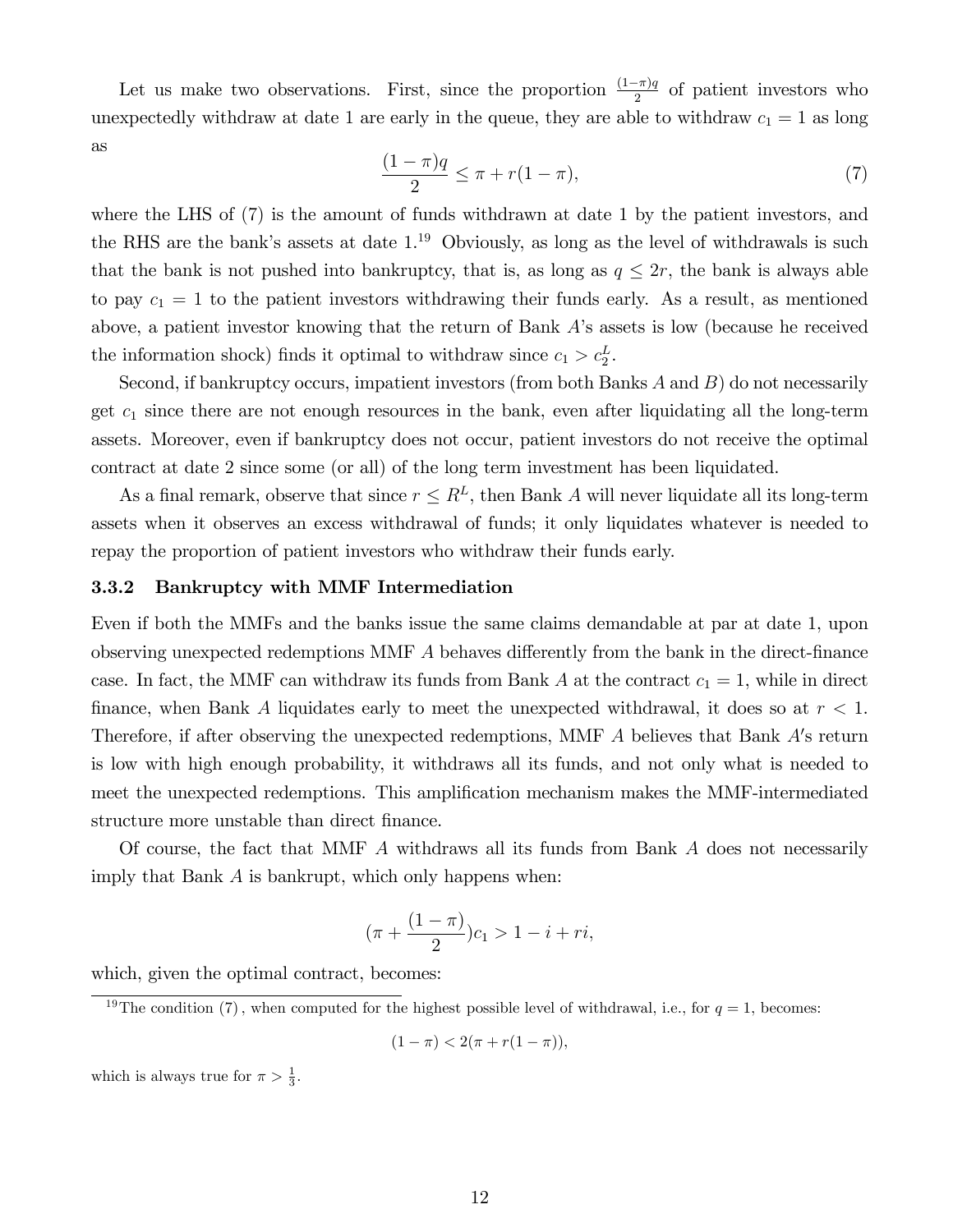$$
\pi + \frac{(1 - \pi)}{2} > \pi + r(1 - \pi),
$$
\nor

\n
$$
r < \frac{1}{2}.
$$

Note that  $r < \frac{1}{2}$  is the same as condition (5), which makes bankruptcy possible in direct finance for a high enough realization of  $q$ .

## 3.4 The MMF Reaction to an Unexpected Withdrawals of Funds

We now investigate the continuation equilibrium of MMF A after observing an unexpected withdrawal of funds. MMF  $\tilde{A}$  will be able to offer  $c_1$  to all its investors withdrawing their funds at date 1 as long as:

$$
(\pi + (1 - \pi)q) c_1 \le 2(\pi + r(1 - \pi)), \tag{8}
$$

where the LHS of  $(8)$  is the overall withdrawal of funds from MMF A, and the RHS is the value of the combined assets of both banks A and B at date 1. MMF A is able to offer  $c_1$  because it has demandable claims on both banks and it free rides on the claims of the other MMF.

Since  $c_1 = 1$  under the optimal contract, (8) becomes

$$
(1 - \pi)q \le \pi + 2r(1 - \pi).
$$
\n(9)

Note that since we are only considering realizations of  $q$  such that the banking system does not go bankrupt under direct finance<sup>20</sup> (i.e.,  $q \leq 2r$ ), condition (9) becomes:

$$
(1-\pi)2r \leq \pi + 2r(1-\pi),
$$

which, as in the case of the analogous condition with direct finance, is always satisfied. As a result, in MMF  $\tilde{A}$  both impatient and patient investors redeeming early receive  $c_1$ . This allows us to study the reaction of the MMF upon observing the unexpected redemptions disregarding the welfare of the investors redeeming early.

In particular, MMF A must choose the proportion by which it meets the unexpected redemptions  $(1 - \pi)q$  by withdrawing funds from Bank A and from Bank B. These proportions, which we denote by  $\lambda$  and  $(1 - \lambda)$ , are the results of the MMF re-optimization upon observing the unex-

$$
1 - \pi < \pi + 2r - 2r\pi
$$
\n
$$
\pi > \left(\frac{1 - 2r}{2 + 2r}\right)
$$

<sup>&</sup>lt;sup>20</sup>In contrast, for  $q = 1$ , the condition would be:

Note that, in this case, if the MMF withdraws all its funds early at the rate  $c_1$  from Bank A and B, the banks will never go bankrupt. This is because all their combined assets  $2(\pi + r(1 - \pi))$  are equal to or greater than the MMF maximum withdrawal, which is equal to  $\pi + (1 - \pi)$ .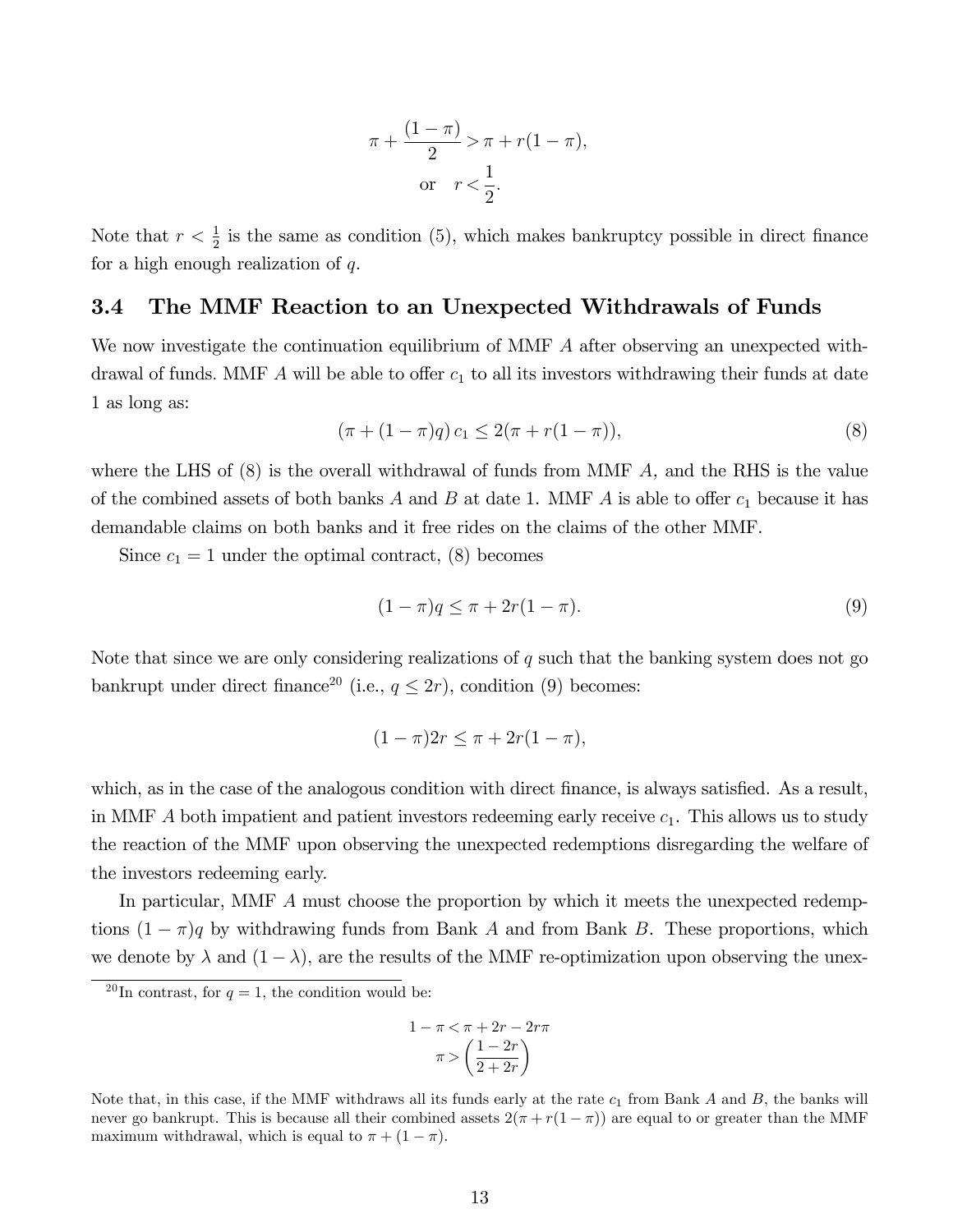pected withdrawal of funds. Since the MMF knows it is able to pay its investors redeeming early the amount  $c_1 = 1$ , the proportions  $\lambda$  and  $(1 - \lambda)$  are derived only by looking at the welfare of the remaining patient investors (i.e.,  $(1 - \pi)(1 - q)$ ). Note that although the excess withdrawal of funds occurs in region A (and, with probability q, it reflects bad information on Bank A's longterm investment), in general the MMF will decide to meet the unexpected redemptions by pulling funds from both banks. The reason is that although the expected return on Bank A assets has decreased (whereas that on Bank  $B$  assets has not), it may not be optimal to meet the unexpected redemptions exclusively from Bank A, as the two banks provide a hedge one against the other. The optimal  $\lambda$  is given by

$$
\lambda = \max \left( \frac{\left(\frac{R^H}{R^L} - 1\right)(1-q) + \frac{r\left(\frac{R^H}{R^L} + 1\right)}{1-\pi} - q}{(2-q)\left(\frac{R^H}{R^L} - 1\right)}, 1 \right). \tag{10}
$$

In the interest of space, we do not report the derivation of the optimal level of  $\lambda$  in the text of the paper, but describe it in the appendix. Note that, as shown in the appendix, if  $q = 0$ , then  $\lambda = \frac{1}{2}$  $\frac{1}{2}$ ; that is, in the limit, when the unexpected withdrawal of funds does not contain any information on Bank A, it is met by withdrawing funds equally from both banks. Note also that if  $q = 1$ , then  $\lambda = 1$ ; that is, if the unexpected withdrawal is so high that the MMF knows that the return on Bank A assets is low, it is met by withdrawing from Bank A only.

Finally, recall that the total amount withdrawn at date 1 by MMF A is  $\pi + (1-\pi)q$ . Since both banks have invested in the long-term asset a fraction  $i = 1 - \pi$  of each unit deposited, the overall liquidation of the long-term assets per unit deposited in the banking system is  $\frac{(1-\pi)q}{r}$ . Given the optimal fraction  $\lambda$  withdrawn by MMF A from Bank A, the withdrawal per unit of deposit from Bank A is  $\lambda(\pi + (1 - \pi)q)$  and that from Bank B is  $(1 - \lambda)(\pi + (1 - \pi)q)$ . Moreover, the amount of Bank A's assets liquidated at date 1 is  $\lambda \frac{(1-\pi)q}{r}$ ; and the amount of Bank B's assets liquidated at date 1 is  $(1 - \lambda) \frac{(1 - \pi)q}{r}$ . Because of the liquidation of both banks' assets to meet the unexpected withdrawal of funds, the payoffs that the banks can afford to offer at date 2 will change; the payoffs offered by Bank  $A$  are:

$$
\hat{c}_{2,A}^H = \max(R^H(1 - \lambda \frac{(1 - \pi)q}{r}), 0),\tag{11}
$$

$$
\hat{c}_{2,A}^L = \max(R^L(1 - \lambda \frac{(1 - \pi)q}{r}), 0),\tag{12}
$$

and those offered by Bank  $B$  are:

$$
\hat{c}_{2,B}^H = \max(R^H(1 - (1 - \lambda)\frac{(1 - \pi)q}{r}), 0),\tag{13}
$$

$$
\widehat{c}_{2,B}^L = \max(R^L(1 - (1 - \lambda)\frac{(1 - \pi)q}{r}), 0). \tag{14}
$$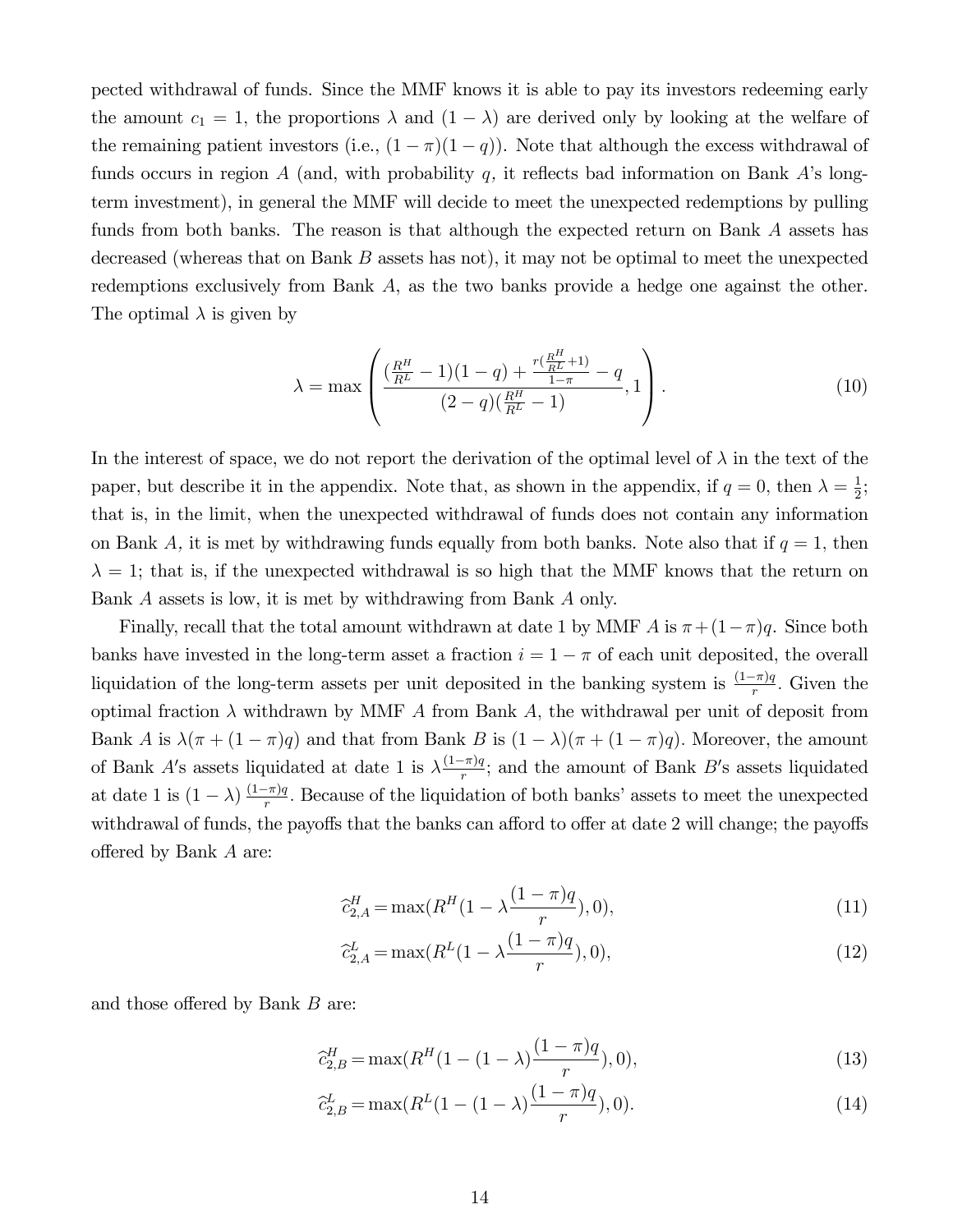## 4 The Fragility of MMF Intermediation

Having characterized the continuation equilibrium conditional on the unexpected withdrawals of funds at date 1, we now show that there are levels of withdrawals and redemptions such that there is no bank bankruptcy with direct Önance, but bankruptcy occurs with MMF intermediation.

We are looking for a condition on  $q$  such that MMF  $A$ , after having received the unexpected redemptions, prefers to withdraw all its holdings from Bank  $A$  and trigger its liquidation,<sup>21</sup> as opposed to liquidating only the minimum from both banks to satisfy the unexpected redemptions and keep the rest in the banks.

Recall that MMF A maximizes the expected utility of the investors from region A only. The expected utility of the MMF A investors if the MMF decides to withdraw only  $(1 - \pi)q$ , and not to force Bank  $A$ 's liquidation, is:

$$
EU^{\text{Non-Liquidation}} = \underbrace{(\pi + (1 - \pi)q) u (c_1)}_{0} + (1 - (\pi + (1 - \pi)q)) \cdot (15)
$$
\n
$$
\left[ 0.5(1 - q) u (\frac{\hat{c}_{2,A}^H + \hat{c}_{2,B}^L}{2}) + 0.5 u (\frac{\hat{c}_{2,B}^H + \hat{c}_{2,A}^L}{2}) + 0.5 q u (\frac{\hat{c}_{2,B}^L + \hat{c}_{2,A}^L}{2}) \right],
$$
\n
$$
(15)
$$

where  $\hat{c}_{2,i}^H$ ,  $\hat{c}_{2,i}^L$  i = A, B are the payouts of Banks A and B at date 2 after MMF A withdraws its funds, from equations  $(11)$ ,  $(12)$ ,  $(13)$ , and  $(14)$ . Note that since the MMF knows it can pay its investors redeeming at date 1 the amount  $c_1 = 1$ , the first term drops out from (15).

In contrast, the expected utility of MMF  $A$  investors' if the MMF decides to force Bank  $A$  into liquidation is:

$$
EU^{\text{Liquidation}} = (\pi + (1 - \pi)q) u(\hat{c}_1) +
$$
  

$$
(1 - (\pi + (1 - \pi)q)) \left[ 0.5u(\frac{c_2^H + \hat{c}_1}{2}) + 0.5u(\frac{c_2^L + \hat{c}_1}{2}) \right],
$$
 (16)

where

$$
\widehat{c}_1 \equiv \min(\frac{\pi + r(1-\pi)}{\frac{\pi}{2} + \frac{(1-\pi)}{2}}, 1) = \min(2\left[\pi + r(1-\pi)\right], 1),\tag{17}
$$

is how much the MMF obtains if it forces Bank A to liquidate all its assets at date 1. Note that  $(17)$  is the level of consumption that MMF A is able to pay to those withdrawing at date 1:  $\pi + r(1 - \pi)$  are Bank A's assets at date 1 if it liquidates all its long-term investment; in the denominator  $\pi/2$  is the measure of impatient investors that MMF A satisfies with its deposits in Bank A, and  $(1 - \pi)/2$  is the measure of patient investors that MMF A satisfies with its deposits in Bank A. Note that if the MMF  $\tilde{A}$  forces Bank  $\tilde{A}$  into bankruptcy, it will not necessarily be able to pay all its investors  $c_1 = 1$  and, therefore, generally,  $\hat{c}_1 < c_1$ <sup>22</sup>

<sup>21</sup>Since we assumed that  $r < \frac{1}{2}$ , Bank A goes bankrupt if MMF A withdraws all its assets (see Section 3.2.2).

<sup>&</sup>lt;sup>22</sup>MMF B never withdraws in excess of  $\pi$  since it has no information on the return of the long-term asset.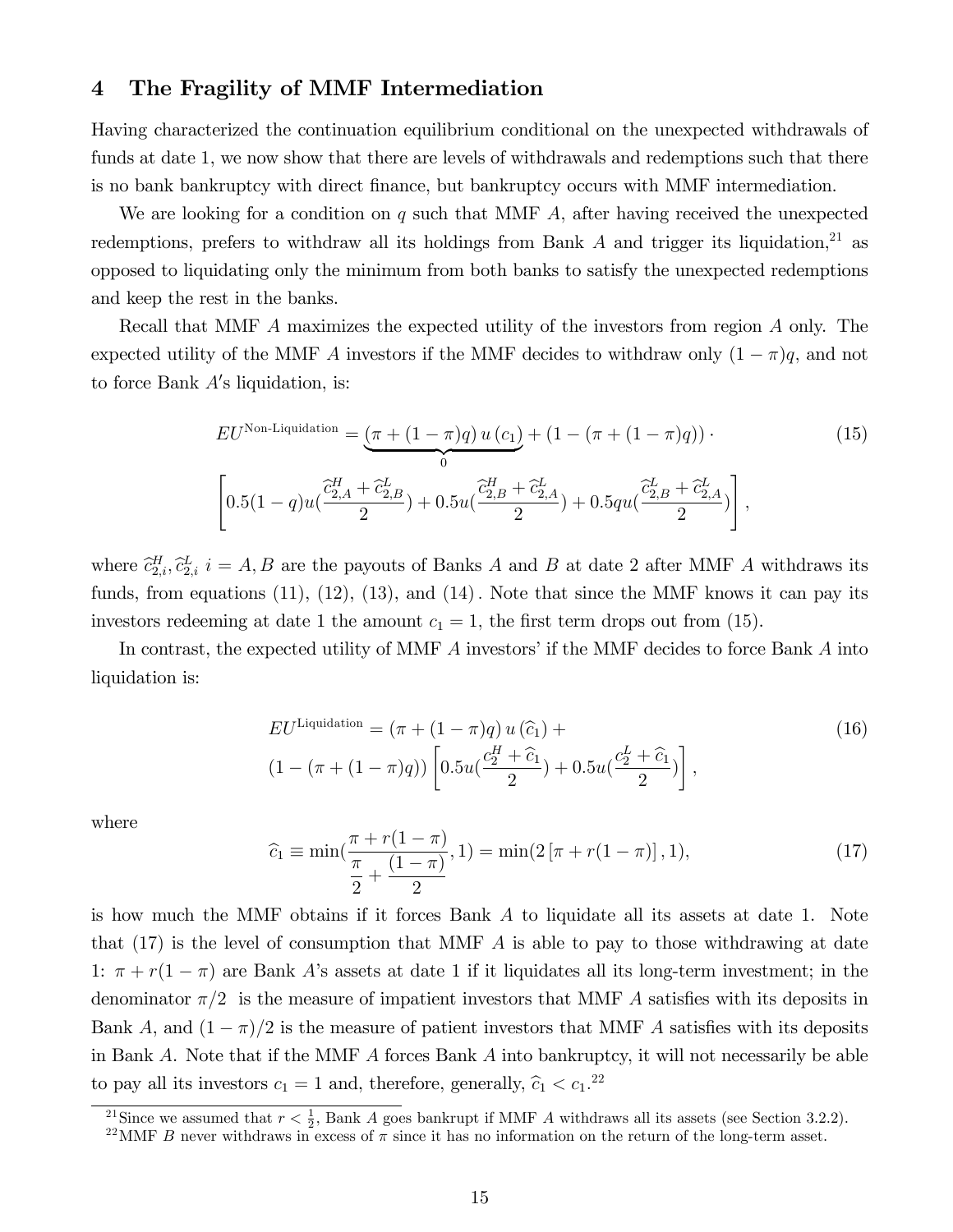At date 1, MMF A withdraws from Bank A all its holdings (as opposed to only the unexpected withdrawal  $(1 - \pi)q$  if the expected utility of its investors upon total withdrawal from Bank  $A$  ( $EU^{\text{Liquidation}}$ ) is greater than the expected utility upon keeping funds in Bank  $A$  $(EU<sup>Non-Liquidation</sup>)<sup>.23</sup>$  Thus, we can establish a level of q such that MMF A, after having observed the unexpected withdrawal  $(1 - \pi)q$ , prefers to withdraw all its holdings from Bank A and trigger its liquidation (if  $r < \frac{1}{2}$ ), as opposed to liquidating only the minimum from both banks to satisfy the unexpected withdrawal of funds.

The following proposition compares the stability of MMF intermediation and direct finance.

**Proposition 1**: For any values of  $R^H$  and  $R^L$  satisfying condition (1) and for  $\pi \geq \frac{0.5-r}{1-r}$  $\frac{0.5-r}{1-r}$ , there is an interval of realizations of  $q$  for which bankruptcy occurs with MMF intermediation, but not with direct finance.

The proof is in the appendix.

Proposition 1 establishes that a MMF-intermediated system is more fragile than direct finance. That is, there is a set of realizations of  $q$  such that a MMF-intermediated system collapses whereas an economy under direct finance would not.

This happens because MMFs have demandable claims on the banks and give their investors demandable liabilities in order to satisfy their liquidity needs, which, in turn, makes MMFs liabilities subject to run-like redemptions. The unexpected early redemptions may contain negative information on Bank A's assets, which may make it optimal for the MMF to run the bank. Note that the MMF decides to run the bank in order to protect all its investors, and not just those unexpectedly withdrawing early. Indeed, given the bank's fixed promise at date 1, the MMF obtains a higher payoff for its investors if it runs than if it does not. The reason is that MMF  $\vec{A}$ 's demandable claims on both banks allow it to free ride on the claims of the other MMF in both banks to satisfy the excess redemptions from depositors in region A. Furthermore since the unexpected early redemptions may be due to liquidity as opposed to informative reasons, bank bankruptcy under MMF intermediation may cause inefficient liquidation of the long-term investment.

Observe that the higher instability of a MMF-intermediated economy is not due to the lack of insurance for MMF investments. Indeed, we are comparing MMF intermediation with a direct Önance structure in which all depositors are wholesale investors and, therefore, uninsured. It is immediate to show that the higher fragility of MMF-intermediation would survive in an economy in which banks received some of their deposits from retail insured investors. Note also that, in this economy, MMF intermediation generates Önancial fragility even though MMFs maximize the welfare of their investors. The instability does not arise from any friction (such as agency problems), but simply from the ability of MMFs to aggregate private information and use it to the benefit of its investors.

 $^{23}$  For simplicity's sake, we assume in the proof that MMF  $A$  prefers to liquidate when the inequality holds weakly.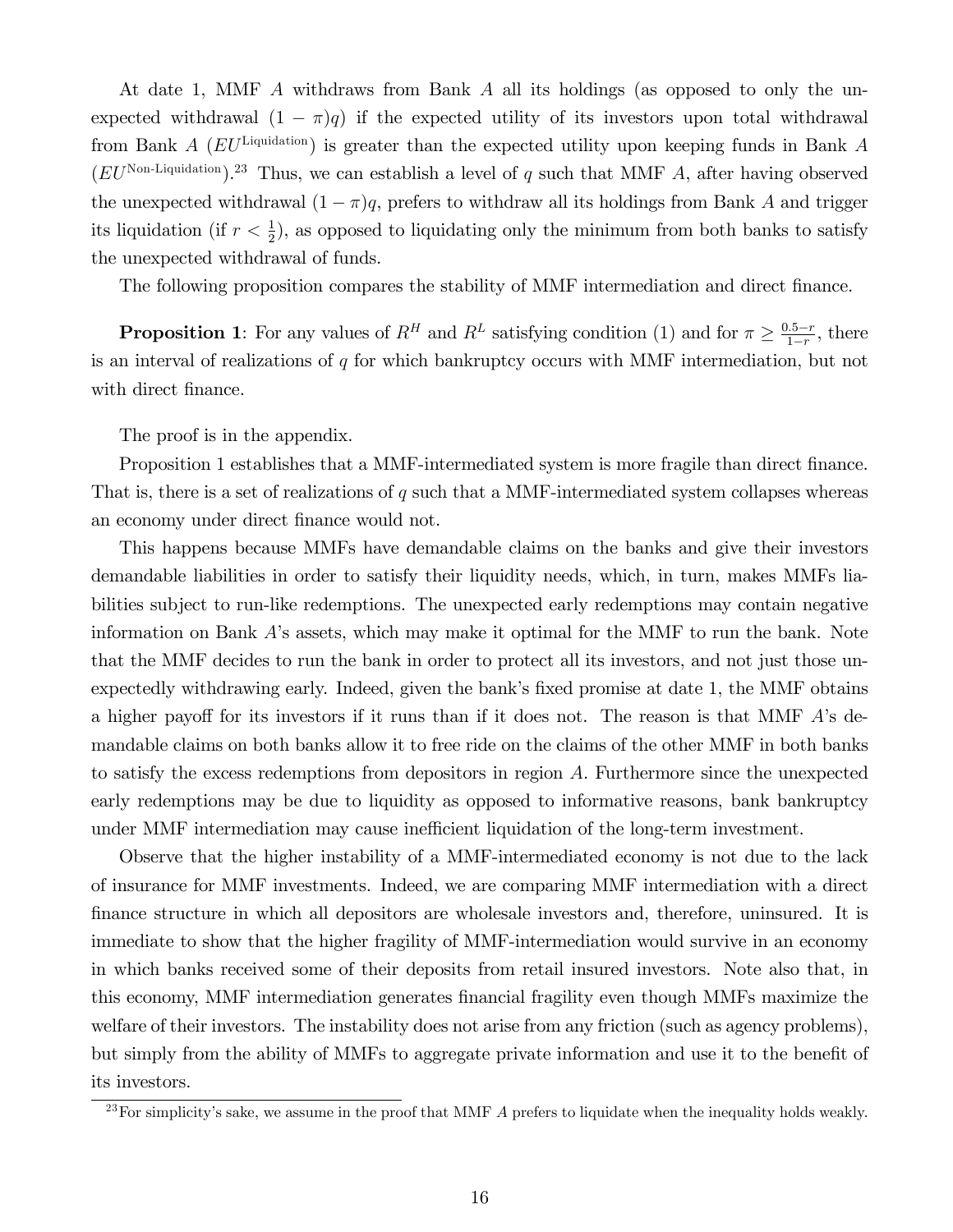As mentioned above, bankruptcy in an MMF-intermediated economy occurs because there is a threshold of  $q$ , such that any realization of  $q$  greater than that leads MMF  $A$  to withdraw its funds from Bank A and, as a result, Bank A collapses. In the following proposition we provide an upper bound for such a threshold.

**Proposition 2**: For any values of  $R^H$  and  $R^L$  satisfying condition (1) and for  $\pi \geq \frac{0.5-r}{1-r}$  $\frac{1.5-r}{1-r}$ , let us define by  $\hat{q}$  the threshold such that any realization of q greater than  $\hat{q}$  leads to bankruptcy under MMF intermediation. We can show that

$$
\hat{q} \le \tilde{q} \equiv \frac{\log \frac{(R^H + 1)(R^L + 1)}{(R^H + R^L)^2}}{\log \frac{2}{R^H + 1}}.
$$

The proof is in the appendix, where we also show that:

$$
\frac{\partial \tilde{q}}{\partial R^L} > 0, \ \frac{\partial \tilde{q}}{\partial R^H} > 0,
$$

that is,  $\tilde{q}$  increases with both  $R^L$  and  $R^H$ . When  $R^L$  is higher, the negative information conveyed by the excess withdrawal is less important; therefore, a higher level of withdrawal is needed for the MMF to cause the bank's bankruptcy. Similarly, when  $R<sup>H</sup>$  increases, the higher return in the high state of the world increases the expected utility from not withdrawing from the bank; as a result, a higher excess withdrawal is needed for the MMF to cause bankruptcy.

Note that the contract offered by Bank  $B$  may not be viable on its own, given the conditional information that the MMF has on Bank  $B$  returns (see Section 3.1). In particular, it is easy to show that if assumption (3) holds, bankruptcy of Bank A triggers bankruptcy of Bank B. The bankruptcy of Bank  $B$  stems from the loss of diversification opportunity once Bank  $A$  goes bankrupt. In other words, the presence of two banks offers wholesale investors hedging opportunities; however, when a bank is liquidated, this hedging opportunity vanishes, which may cause the other bank to be liquidated too. This channel of banking contagion due to loss of diversification has been studied by Cipriani, Martin and Parigi (2013).

#### 4.1 Fragility: an Example

In this Section, we provide a numerical example of an economy in which an unexpected redemption  $(1 - \pi)q$  causes bankruptcy under MMF intermediation, but not under direct finance. The bankruptcy of one Bank under MMF intermediation causes the other bank to go bankrupt too (contagion).

Consider an economy where  $R^L= 0.25$  and  $R^H= 2$ . Assume that the liquidation value  $r =$  $0.249 < R^L$ . Therefore, since  $r < 1/2$ , by condition (5) bankruptcy is possible under direct finance. Also assume that the fraction of impatient  $\pi$  equals 0.8. With a logarithmic utility function, the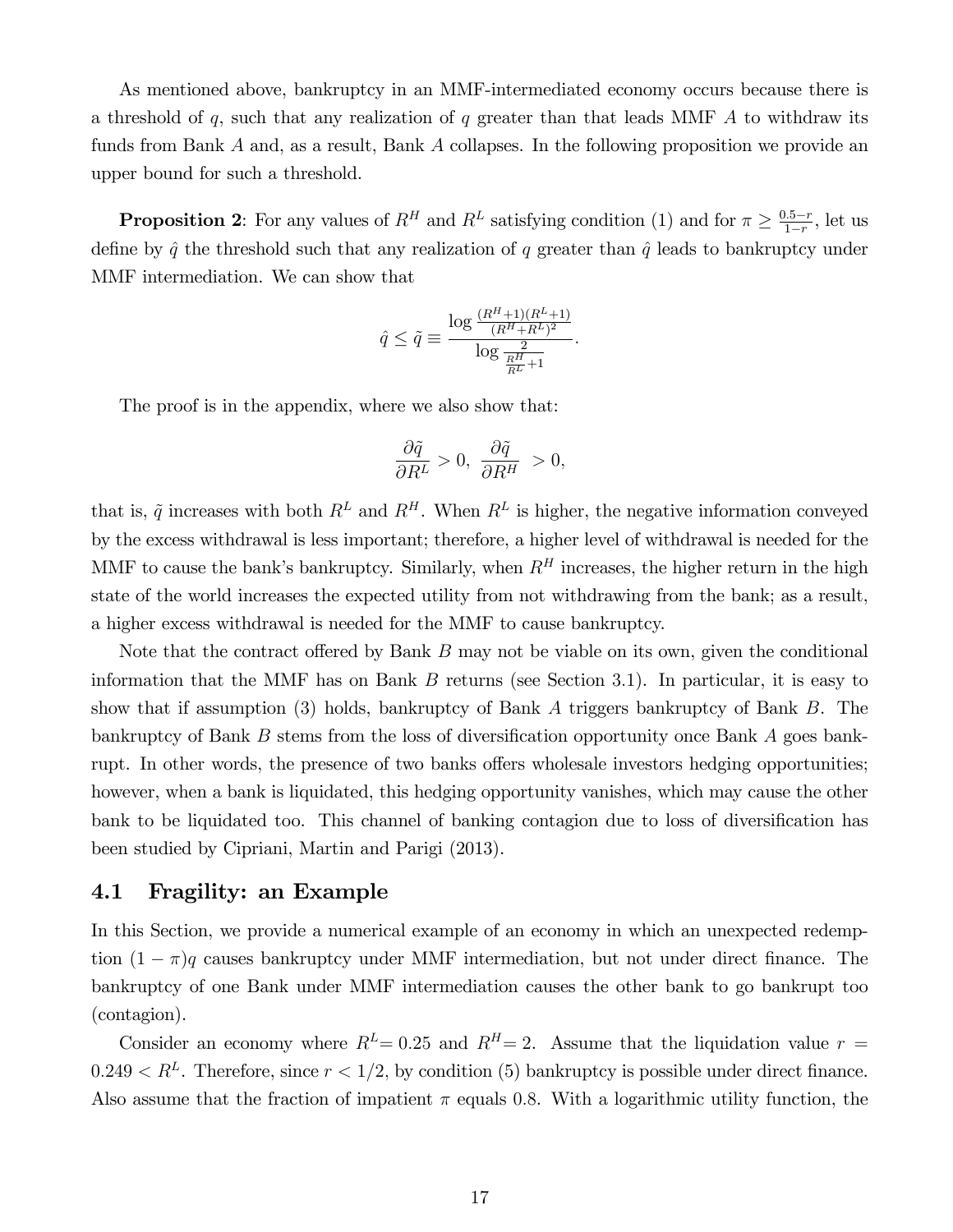optimal contract offered by the banks is

$$
c_1 = 1 \quad c_2^H = 2 \quad c_2^L = 0.25.
$$

Moreover, since  $R^H < \frac{3-R^L}{(1+R^L)} = 2.2$ , by condition (3) the optimal contracts offered by Banks A and B are not viable separately.

Consider a level of excess withdrawal  $q = 0.35$ , which implies that the unexpected withdrawal is  $(1 - \pi)q = 0.2(0.35) = 0.07$ . Since,  $q < 2r = 0.498$ , by condition (5) such level of unexpected withdrawal does not cause bankruptcy in an economy with direct finance.

What happens instead with MMF intermediation? Upon observing the unexpected redemption, the MMF A will update upwards the probability that return of Bank A long-term investment yields  $R^L$ .

Given this information, if MMF A decides to withdraw only what is needed to meet the unexpected withdrawal of funds from its investors  $(1 - \pi)q$ , it would withdraw only from Bank A and nothing from Bank B (i.e., the optimal  $\lambda$  equals 1).

Because of this, upon observing the withdrawal, Bank  $A$  would only be able to offer

$$
\hat{c}_2^H = R^H (1 - \frac{(1 - \pi)q}{r}) = 1.44
$$
 and  $\hat{c}_2^L = R^L (1 - \frac{(1 - \pi)q}{r}) = 0.18$ ,

whereas Bank  $B$  would not have to modify its payouts. As a result, from  $(15)$  the expected utility of MMF A investors would be  $-0.10$ .

What would happen if MMF A decides to pull all its funds from Bank A? Since  $\pi$  is relatively high (0.8), MMF A would be able to pay  $\hat{c}_1 = c_1 = 1$  to all investors withdrawing early. As a result, from (16) the expected utility of MMF A investors would be  $-0.004$ , higher than if MMF A decides not to pull out all its funds from Bank A: Finally it is easy to verify that given the decision to pull out from Bank  $\ddot{A}$ , MMF  $\ddot{A}$  would also find it convenient to withdraw its funds from Bank B. That is, we found a level of unexpected withdrawals such that with direct finance there is no bankruptcy, whereas with MMF intermediation both Bank A and Bank B go bankrupt.

#### 5 Conclusion

In this paper we show that MMF intermediation allows uninsured investors to limit their exposure to a single banking institution and reap the gains from diversification. However, a banking system intermediated through MMFs is more unstable than one in which investors interact directly with banks because MMFs have demandable claims on the banks and are themselves subject to runs from their own investors. The mechanism through which instability arises is the release of private information on bank assets, which is aggregated by MMFs and lead them to withdraw en masse from a bank.

Our results provide a theoretical underpinning for the idea that an MMF-intermediated Önancial system can be particularly fragile. This fragility has been the main driver of the recent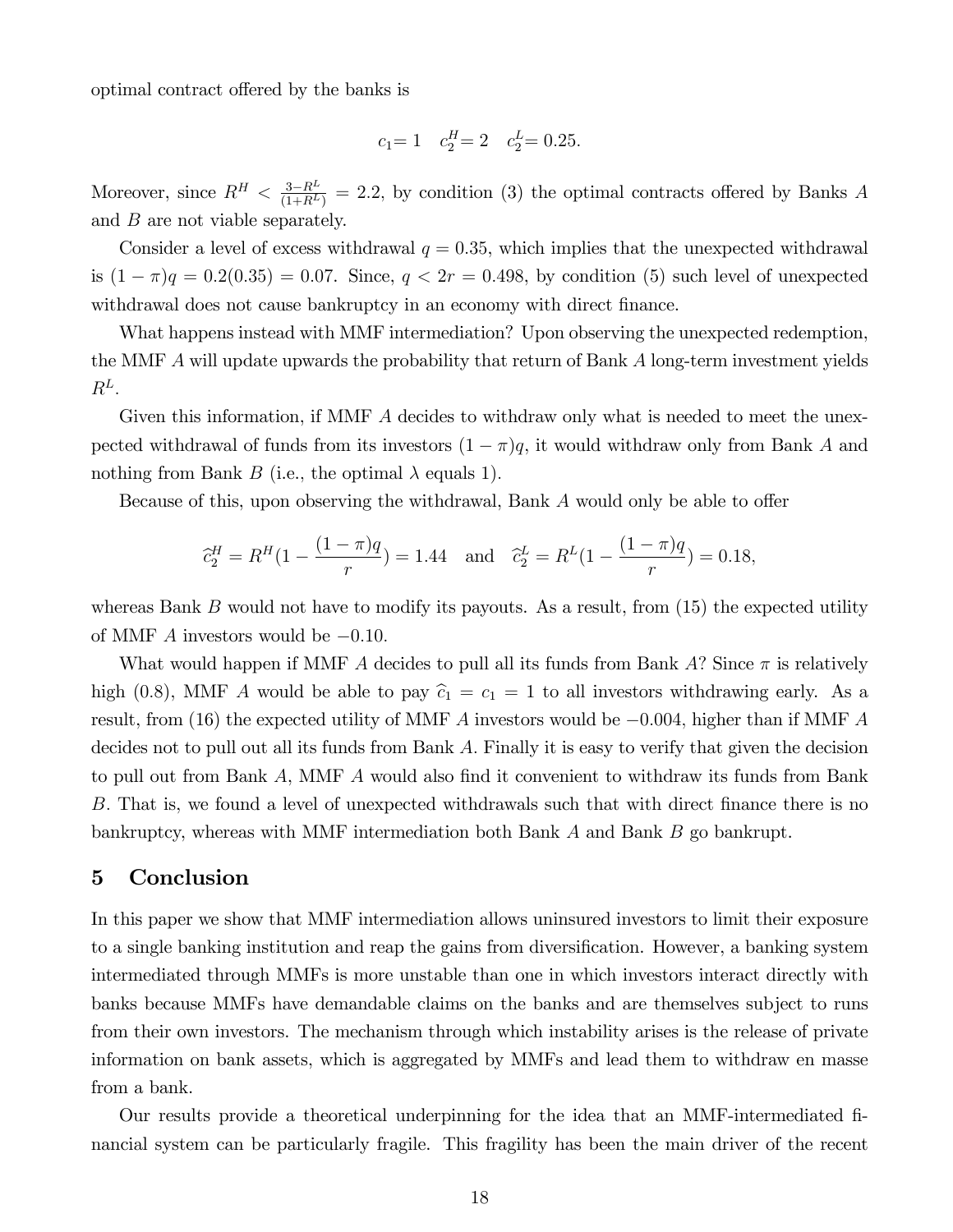regulatory efforts of the industry by the SEC and FSOC. Over the recent decades, banks have relied more and more on financial intermediaries, such as money markets funds, to finance their investment. Our results, suggest that this trend, while providing investors with valuable diversification opportunities, may increase the instability of the banking system.

## 6 Bibliography

Allen, F. and D. Gale (2000), "Financial Contagion," *Journal of Political Economy*, 108, 1, 1-33.

Chari, V.V. and R. Jagannathan (1988), "Banking Panics, Information, and Rational Expectations Equilibrium," The Journal of Finance 43, 3, 749-761.

Chernenko, S. and A. Sunderam  $(2013)$ , "Frictions in Shadow Banking: Evidence from the Lending Behavior of Money Market Funds," Harvard Business School, mimeo, February.

Cipriani, M., A. Martin, and B.M. Parigi (2013), "Diversification and Bank Contagion," mimeo. Diamond, D.V. (1984), "Financial Intermediation and Delegated Monitoring," Review of Economics Studies, 393-414.

Diamond, D.V. and P. Dybvig (1983), "Bank Runs, Deposit Insurance, and Liquidity," Journal of Political Economy, 91, 3, 410-9.

Dudley, W. (2012), "For Stabilityís Sake, Reform Money Funds," Bloomberg.org, Aug 14.

Geithner, T. (2012), Letter to the Members of the Financial Stability Oversight Council, Sept 27.

Gennaioli, N., A. Shleifer, and R.W. Vishny  $(2012)$ , "Neglected Risks, Financial Innovation, and Financial Fragility," Journal of Financial Economics, 104, 452-468.

Jacklin, C. and S. Bhattacharya (1998), "Distinguishing Panics and Information-based Bank Runs: Welfare and Policy Implications," Journal of Political Economics, 96, 3, 568-592.

McCabe, P.E., M. Cipriani, M. Holscher, and A. Martin (2012), "The Minimum Balance at Risk: A Proposal to Mitigate The Systemic Risks Posed by Money Markets Funds," FRBNY Staff Report No. 564, July.

# 7 Appendix

## 7.1 The Optimal Contract with Direct Finance

We derive optimal contract as the solution to the planner problem in an economy with direct finance. Note that although each bank  $A$  and  $B$  offers potentially different contracts

$$
c_1^A, c_2^{A,H}, c_2^{A,L}, c_1^B, c_2^{B,H}, c_2^{B,L}
$$

it is trivial to show that, under the optimal contract, bank contracts would be identical and investors would invest an equal amount in each bank. Therefore, to simplify notation, we denote the optimal contract by  $c_1, c_2^H, c_2^L$ .

Denote with s storage to date 2 per unit of deposit. The optimal contract is the solution to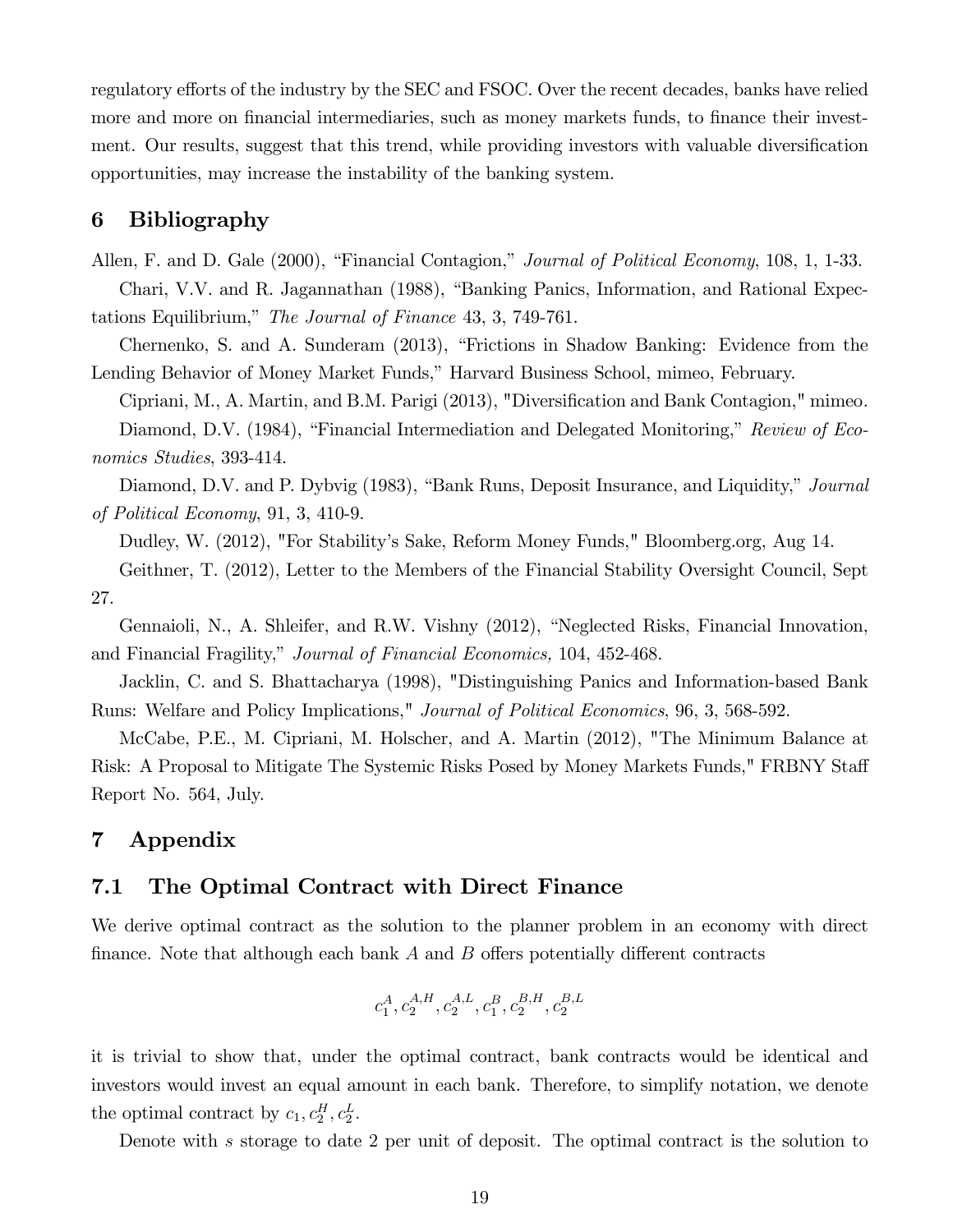the following optimization problem:

$$
Max \ \pi u(c_1) + (1 - \pi)[u(\frac{c_2^H + c_2^L}{2})],
$$
  
 w.r.t.  $c_1, c_2^H, c_2^L, i, s$   
 s.t.   
 date 1 :  $\pi c_1 = 1 - i - s$ ,  
 date 2:  $(1 - \pi)c_2^H = iR^H + s$ ,  
 date 2:  $(1 - \pi)c_2^L = iR^L + s$ ,  
  $i + s \le 1$ ,  $-i \le 0$ ,  $-s \le 0$ ,

where, recall, the second utility term comes from the fact that by investing  $\frac{1}{2}$  in each bank, and since banks have perfect negative correlation, patient investors obtain a deterministic return at date 2.

Substituting the equality constraint

$$
Max \pi u(\frac{1-i-s}{\pi}) + (1-\pi)[u(\frac{i(R^H + R^L) + 2s}{2(1-\pi)})],
$$
  
w.r.t. *i*, *s*  
s.t  
 $i+s \le 1, -i \le 0, -s \le 0.$ 

The FONCs are:

$$
-u'(c_1) + u'\left(\frac{c_2^H + c_2^L}{2}\right)\frac{(R^H + R^L)}{2} - \lambda = 0
$$
  

$$
-u'(c_1) + u'\left(\frac{c_2^H + c_2^L}{2}\right)2 - \mu = 0.
$$
  

$$
\lambda i = 0, \mu s = 0,
$$
  
where  $\lambda, \mu \ge 0$ 

which, with the natural log utility function, becomes

$$
-\frac{1}{c_1} + \frac{1}{c_2^H + c_2^L} (R^H + R^L) + \lambda = 0
$$
  

$$
-\frac{1}{c_1} + \frac{1}{c_2^H + c_2^L} 2 + \mu = 0.
$$
  

$$
\lambda i = 0, \mu s = 0,
$$
  
where  $\lambda, \mu \ge 0$ .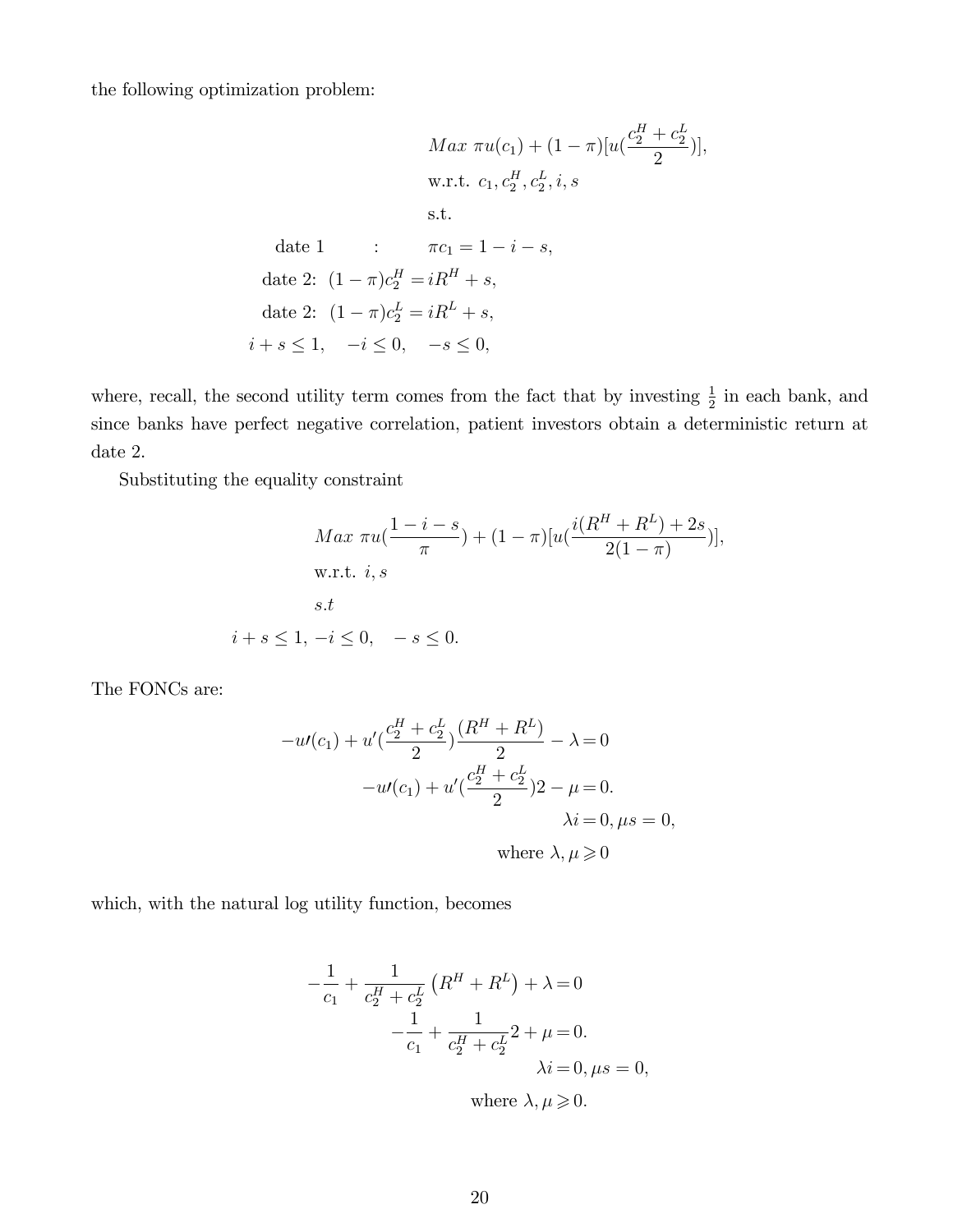There are three cases:

Case 1), with  $s = 0, i > 0$ . Then the multiplier  $\lambda = 0$  and the first constraint,  $\equiv$ 1  $\overline{c}_1$  $+$ 1  $c_2^H + c_2^L$  $(R^{H} + R^{L}) = 0.$ The solution to the optimization problem is interior and  $i = 1 - \pi$ . The second constraint,  $\equiv$ 1  $\overline{c_1}$  $+$ 1  $c_2^H+c_2^L$  $2 + \mu = 0,$ where  $\mu > 0$ . For the constraint to be satisfied, it must be the case that  $-\frac{c_1}{c_1}$ 1 2  $+$  $c_2^H + c_2^L$  $< 0$ , that is, Γ 1 1  $+$ 2  $\frac{2}{(R^H + R^L)} < 0,$ or  $R^H + R^L > 2$ . which is the condition  $(1)$  for an interior solution. Case 2), with  $s > 0$ ,  $i = 0$ . Then, the multiplier  $\mu = 0$ , and the second constraint,  $\equiv$ 1  $\overline{c}_1$  $+$ 2  $c_2^H + c_2^L$  $= 0.$ For the constraint to be satisfied, it must be the case that  $\equiv$  $\pi$  $\frac{1}{1} - s$  $+\frac{(1-\pi)}{}$ s  $= 0$ , that is,  $s = (1 - \pi).$ The first constraint,  $\equiv$ 1  $\overline{c}_1$  $+$ 1  $c_2^H + c_2^L$  $(R^H + R^L) + \lambda = 0,$ which since  $\lambda \geq 0$  implies  $\equiv$  $\pi$  $\frac{1-s}{1}$  $+\frac{(1-\pi)}{}$ s  $(R^H + R^L)$  $\frac{1}{2}$   $\leq$  0, that is,  $R^H + R^L \leqslant 2$ ,

in which case the banks' net present value is smaller than zero, and the optimal contract implies zero investment in the long technology.

Case 3), with  $s > 0, i > 0$ .

Then, both multipliers  $\mu$ ,  $\lambda = 0$ , and the constraints become:

$$
-\frac{1}{c_1} + \frac{1}{c_2^H + c_2^L} 2 = 0,
$$
  
and  

$$
-\frac{1}{c_1} + \frac{1}{c_2^H + c_2^L} (R^H + R^L) = 0,
$$

 $c_1$   $c_2^H + c_2^L$  (10  $\rightarrow$  100),<br>which can never be the case unless  $R^H + R^L = 2$ .

As mentioned in the text, we assumed that condition (1) holds, that is,  $R^H + R^L > 2$ , which implies  $i > 0$ ,  $s = 0$ .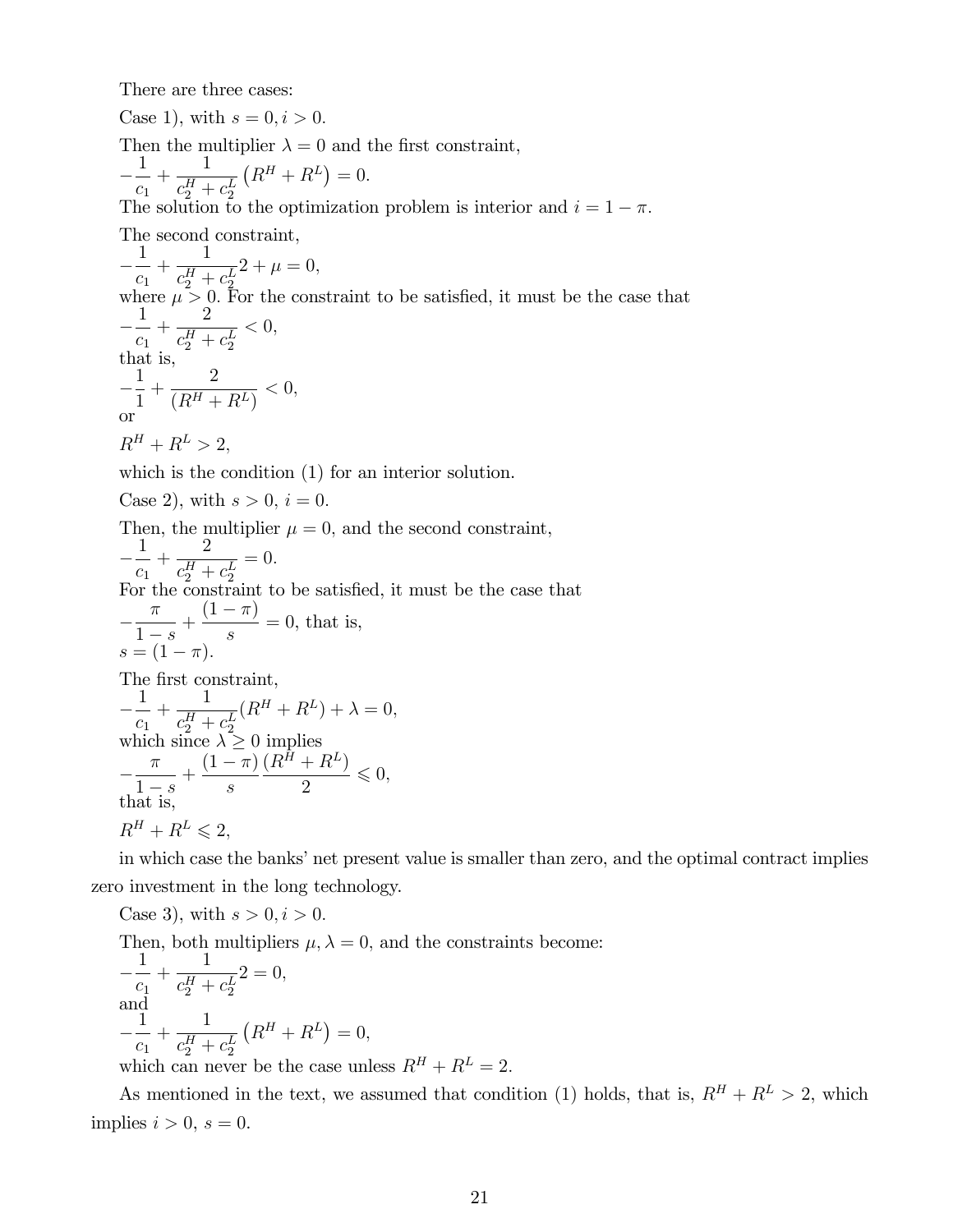# 7.2 The Optimal Withdrawal by the MMF

Recall that MMF A chooses how much to withdraw from Banks A and B assuming that it can still obtain  $c_1$  for all its investors redeeming early (that is,  $\hat{c}_1 = c_1$ ). This allows us to disregard the welfare of the investors redeeming early from the MMF A. As a result, the optimal withdrawal of MMF A from the two banks is the result of the following maximization problem:

$$
Max_{w.r.t.} \tilde{\lambda} 0.5(1-q)u(\frac{c_2^{H,A} + c_2^{L,B}}{2}) + 0.5u(\frac{c_2^{H,B} + c_2^{L,A}}{2})
$$
  
+0.5qu( $\frac{c_2^{L,A} + c_2^{L,B}}{2}$ )  
s.t.  

$$
c_2^{H,A} = \max(R^H(1 - \tilde{\lambda}\frac{(1-\pi)q}{r}), 0),
$$

$$
c_2^{L,A} = \max(R^L(1 - \tilde{\lambda}\frac{(1-\pi)q}{r}), 0),
$$

$$
c_2^{H,B} = \max(R^H(1 - (1 - \tilde{\lambda})\frac{(1-\pi)q}{r}), 0),
$$

$$
c_2^{L,B} = \max(R^L(1 - (1 - \tilde{\lambda})\frac{(1-\pi)q}{r}), 0),
$$

where  $\tilde{\lambda}$ , and  $(1-\tilde{\lambda})$  represent the fraction of withdrawal that the  $MMF$  A will do in Bank A and B respectively, and  $c_2^{i,j}$  $n_2^{i,j}$  represents date-2 consumption if the returns are low or high,  $i = L, H$ , by bank  $j = A, B$ . Let us analyze the three terms in (18) we need to maximize separately:

Term 1:

$$
\frac{c_2^{H,A} + c_2^{L,B}}{2} = \frac{(R^H(1 - \tilde{\lambda}\frac{(1-\pi)q}{r})) + (R^L(1 - (1 - \tilde{\lambda})\frac{(1-\pi)q}{r}))}{2} = \frac{R^L}{2}(\frac{R^H}{R^L}(1 - \tilde{\lambda}\frac{(1-\pi)q}{r}) + (1 - (1 - \tilde{\lambda})\frac{(1-\pi)q}{r})) = \frac{R^L}{2}(\frac{R^H}{R^L} + 1) - \frac{R^L}{2}(\frac{(1-\pi)q}{r}(\tilde{\lambda}(\frac{R^H}{R^L} - 1) + 1)),
$$

which is decreasing in  $\widetilde{\lambda}$ .

Term 2:

$$
\frac{c_2^{H,B} + c_2^{L,A}}{2} = \frac{(R^H(1 - (1 - \tilde{\lambda})\frac{(1-\pi)q}{r})) + (R^L(1 - \tilde{\lambda}\frac{(1-\pi)q}{r}))}{2},
$$
  

$$
= \frac{R^L}{2}(\frac{R^H}{R^L}(1 - (1 - \tilde{\lambda})\frac{(1-\pi)q}{r}) + (1 - \tilde{\lambda}\frac{(1-\pi)q}{r})),
$$
  

$$
= \frac{R^L}{2}(\frac{R^H}{R^L} + 1) - \frac{R^L}{2}\frac{(1-\pi)q}{r}((1 - \tilde{\lambda})(\frac{R^H}{R^L} - 1) + 1),
$$

which is increasing in  $\tilde{\lambda}$ .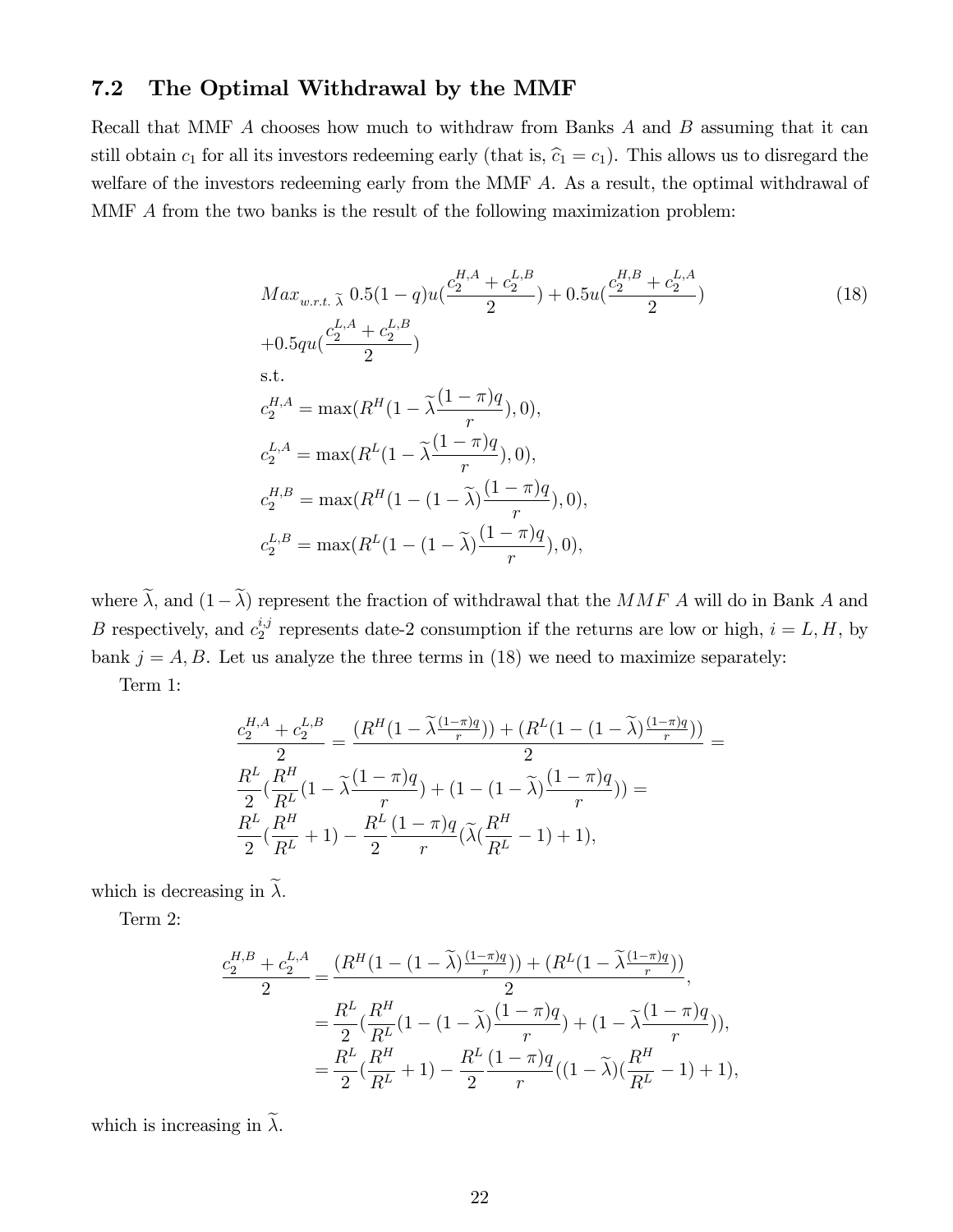Term 3:

$$
\frac{c_2^{L,B} + c_2^{L,A}}{2} = \frac{(R^L(1 - (1 - \tilde{\lambda})\frac{(1 - \pi)q}{r})) + (R^L(1 - \tilde{\lambda}\frac{(1 - \pi)q}{r}))}{2}
$$

$$
= R^L - \frac{R^L}{2} \frac{(1 - \pi)q}{r},
$$

which is independent from  $\tilde{\lambda}$ . Therefore, the solution to the maximization of (18) is the solution to the maximization of the first two terms. That is,

$$
0.5(1-q)u\left(\frac{R^L}{2}\left(\frac{R^H}{R^L}+1\right)-\frac{R^L}{2}\frac{(1-\pi)q}{r}\left(\tilde{\lambda}\left(\frac{R^H}{R^L}-1\right)+1\right)\right)+0.5u\left(\frac{R^L}{2}\left(\frac{R^H}{R^L}+1\right)-\frac{R^L}{2}\frac{(1-\pi)q}{r}\left((1-\tilde{\lambda})\left(\frac{R^H}{R^L}-1\right)+1\right)\right),
$$

or

$$
(1-q)u\left(\frac{R}{2}\left(\frac{R^H}{R^L}+1\right)-\frac{R}{2}\frac{(1-\pi)q}{r}\left(\tilde{\lambda}\left(\frac{R^H}{R^L}-1\right)+1\right)\right)+u\left(\frac{R}{2}\left(\frac{R^H}{R^L}+1\right)-\frac{R}{2}\frac{(1-\pi)q}{r}\left((1-\tilde{\lambda})\left(\frac{R^H}{R^L}-1\right)+1\right)\right),
$$

which, with a logarithmic utility function, becomes:

$$
(1-q)\log(\frac{R}{2}(\frac{R^H}{R^L}+1)-\frac{R}{2}\frac{(1-\pi)q}{r}(\tilde{\lambda}(\frac{R^H}{R^L}-1)+1))+\log(\frac{R^L}{2}(\frac{R^H}{R^L}+1)-\frac{R^L}{2}\frac{(1-\pi)q}{r}((1-\tilde{\lambda})(\frac{R^H}{R^L}-1)+1)),
$$

which is equivalent to

$$
(1-q)\log(\frac{R^H}{R^L} + 1 - \frac{(1-\pi)q}{r}(\tilde{\lambda}(\frac{R^H}{R^L} - 1) + 1)) + \log(\frac{R^H}{R^L} + 1 - \frac{(1-\pi)q}{r}((1-\tilde{\lambda})(\frac{R^H}{R^L} - 1) + 1)).
$$

The FONC of the maximization problem is:

$$
(1-q)\frac{-\frac{(1-\pi)q}{r}\left(\frac{R^H}{R^L}-1\right)}{\frac{R^H}{R^L}+1-\frac{(1-\pi)q}{r}\left(\tilde{\lambda}\left(\frac{R^H}{R^L}-1\right)+1\right)}+\frac{\frac{(1-\pi)q}{r}\left(\frac{R^H}{R^L}-1\right)}{\left(\frac{R^H}{R^L}+1\right)-\frac{(1-\pi)q}{r}\left((1-\tilde{\lambda})\left(\frac{R^H}{R^L}-1\right)+1\right)}=0,
$$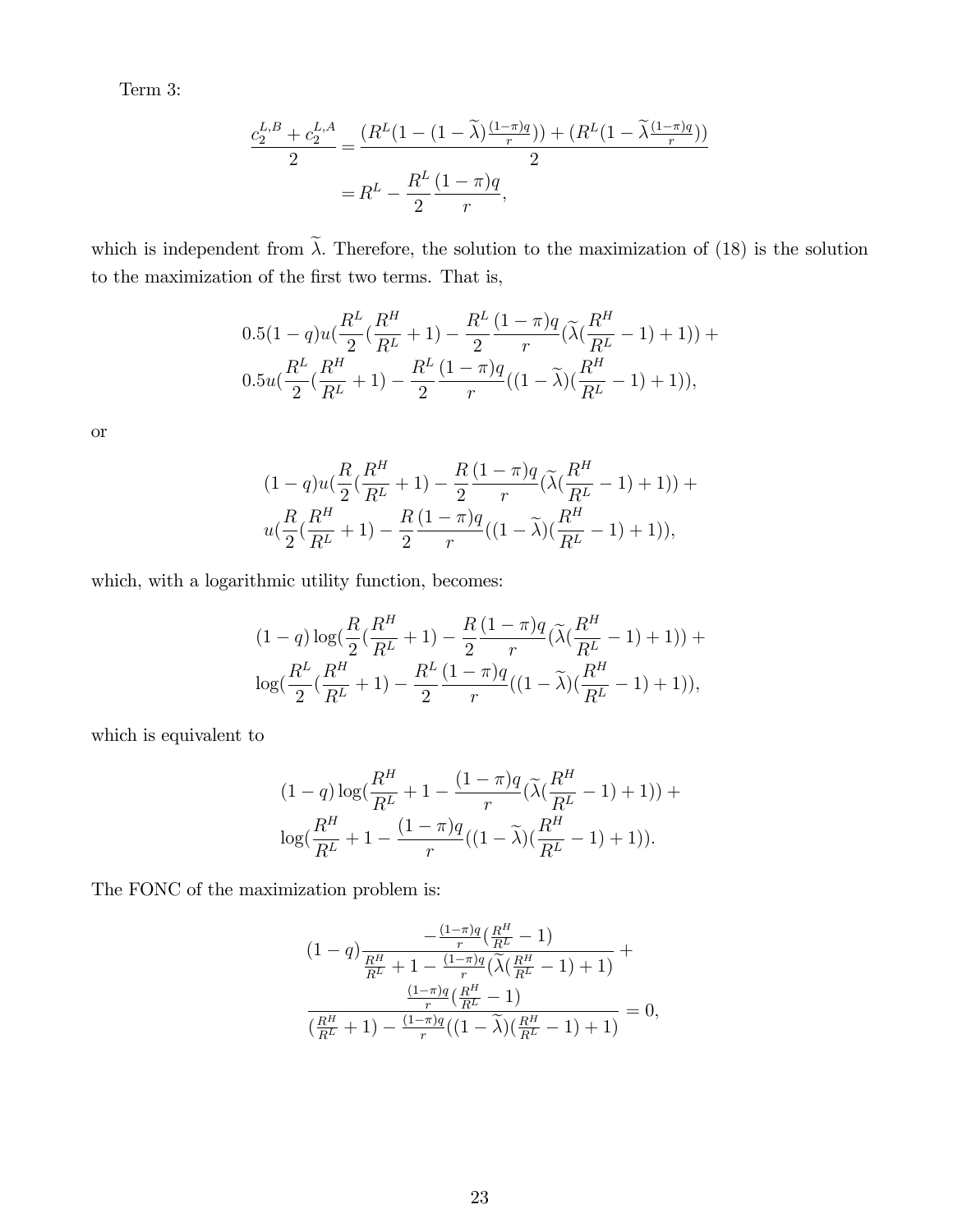which is equivalent to:

$$
(1-q)\left(\frac{R^H}{R^L} + 1 - \frac{(1-\pi)q}{r}((1-\tilde{\lambda})(\frac{R^H}{R^L} - 1) + 1)\right) +
$$

$$
\left(\frac{R^H}{R^L} + 1 - \frac{(1-\pi)q}{r}(\tilde{\lambda}(\frac{R^H}{R^L} - 1) + 1)\right) = 0.
$$

Then:

$$
-(1-q)\left(\frac{R^H}{R^L} + 1 - \frac{(1-\pi)q}{r}((1-\tilde{\lambda})(\frac{R^H}{R^L} - 1) + 1)\right) +
$$
  

$$
\left(\frac{R^H}{R^L} + 1 - \frac{(1-\pi)q}{r}(\tilde{\lambda}(\frac{R^H}{R^L} - 1) + 1)\right) = 0.
$$
 (19)

Let us denote  $W = \frac{(1-\pi)q}{r}$ , and observe that  $W \leq \frac{(1-\pi)2r}{r} < 2$ . To simplify notation, denote  $A = \left(\frac{R^H}{R^L} + 1\right)$  and  $D = \left(\frac{R^H}{R^L} - 1\right) = A - 2$ , so that equation (19) becomes:

$$
-(1-q)(A-W((1-\tilde{\lambda})D+1)) + (A-W(\tilde{\lambda}D+1)) = 0.
$$

That is,

$$
\widetilde{\lambda} = \frac{WD(1-q) + qA - qW}{(2-q)DW},
$$
\n
$$
= \frac{W(\frac{R^H}{R^L} - 1)(1-q) + q(\frac{R^H}{R^L} + 1) - qW}{(2-q)(\frac{R^H}{R^L} - 1)W}.
$$
\n(20)

That is,

$$
\widetilde{\lambda} = \frac{\left(\frac{R^H}{R^L} - 1\right)(1 - q) + \frac{r\left(\frac{R^H}{R^L} + 1\right)}{(1 - \pi)} - q}{(2 - q)\left(\frac{R^H}{R^L} - 1\right)}.
$$
\n(21)

Note that, for simplicityís sake, we solved the maximization problem without imposing the condition that the proportion withdrawn from Bank A must be less than 1, and without explicitly considering the non-negativity of the payoff at date 2 that agents receive from both banks. Thus, the optimal level of withdrawal from Bank  $A$  is given by  $(10)$  that is

$$
\lambda = \min \left( \frac{\left(\frac{R^H}{R^L} - 1\right)(1 - q) + \frac{r\left(\frac{R^H}{R^L} + 1\right)}{1 - \pi} - q}{(2 - q)\left(\frac{R^H}{R^L} - 1\right)}, 1 \right).
$$

Note that if  $q = 0$ ,

$$
\lambda = \frac{W(\frac{R^H}{R^L} - 1)(1 - q) + q(\frac{R^H}{R^L} + 1) - qW}{(2 - q)(\frac{R^H}{R^L} - 1)W} = \frac{W(\frac{R^H}{R^L} - 1)}{2(\frac{R^H}{R^L} - 1)W} = \frac{1}{2},
$$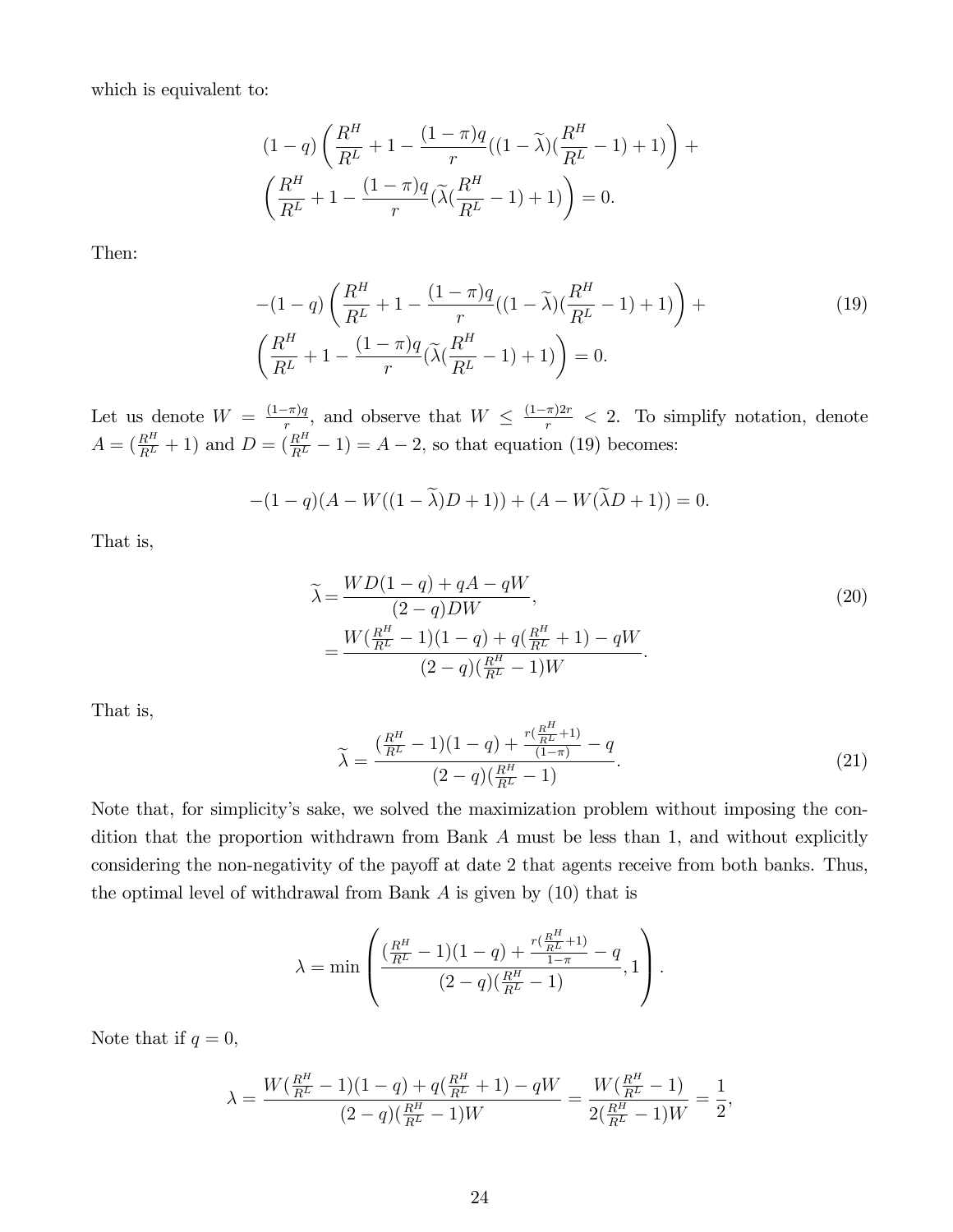which means that if the unexpected redemption is low enough not to contain any information on Bank A, it will be met by withdrawing equally from both banks.

Note also that if  $q = 1$ , then

$$
\lambda = \min\left(\frac{\frac{R^H}{R^L}+1-W}{(\frac{R^H}{R^L}-1)W},1\right) = 1,
$$

since  $R^H$  $\frac{1}{R}$  + 1 <  $\frac{R^H}{R^L}$  W (recall that  $W < 2$  and  $\frac{R^H}{R^L} > 1$ ). This means that if the unexpected redemption is so high that the MMF knows that the return on Bank  $A$  assets is low, it will be met by withdrawing from Bank A only.

Finally, note that from (20),

$$
\frac{d}{dq}\frac{WD(1-q) + qA - qW}{(2-q)DW} =
$$
\n
$$
\frac{1}{DW (q-2)^2} (2A - 2W - DW) = \frac{1}{DW (q-2)^2} (2A - W(2+D)) =
$$
\n
$$
\frac{1}{DW (q-2)^2} (2A - WA) = \frac{A}{DW (q-2)^2} (2 - W) > 0,
$$

since  $W < 2$ . That is, the higher the level of unexpected redemptions q, the higher the proportion of funds withdrawn from Bank A as opposed to Bank B (since the probability that Bank A has a low return is higher).

# 7.3 Proof of Proposition 1

From the assumption  $\pi > \frac{0.5-r}{1-r}$ , we know from (17) that  $\hat{c}_1 = c_1 = 1$ . For simplicity's sake, we assume in the proof that MMF prefers to liquidate when the inequality holds weakly.

The MMF run condition  $(15) \le (16)$  becomes:

$$
(1 - (\pi + (1 - \pi)q)) 0.5 *
$$
  
\n
$$
\left[ (1 - q) \log(\frac{\tilde{c}_{2,A}^H + \tilde{c}_{2,B}^L}{2}) + \log(\frac{\tilde{c}_{2,B}^H + \tilde{c}_{2,A}^L}{2}) + q \log(\frac{\tilde{c}_{2,B}^L + \tilde{c}_{2,A}^L}{2}) \right]
$$
  
\n
$$
\leq (1 - (\pi + (1 - \pi)q)) 0.5 \left[ \log(\frac{c_2^H + 1}{2}) + \log(\frac{c_2^L + 1}{2}) \right].
$$
\n(22)

Since

$$
\begin{aligned}\n\hat{c}_{2,A}^H, \hat{c}_{2,B}^H \le c_2^H &= R^H \\
\hat{c}_{2,A}^L, \hat{c}_{2,B}^L \le c_2^L &= R^L\n\end{aligned}
$$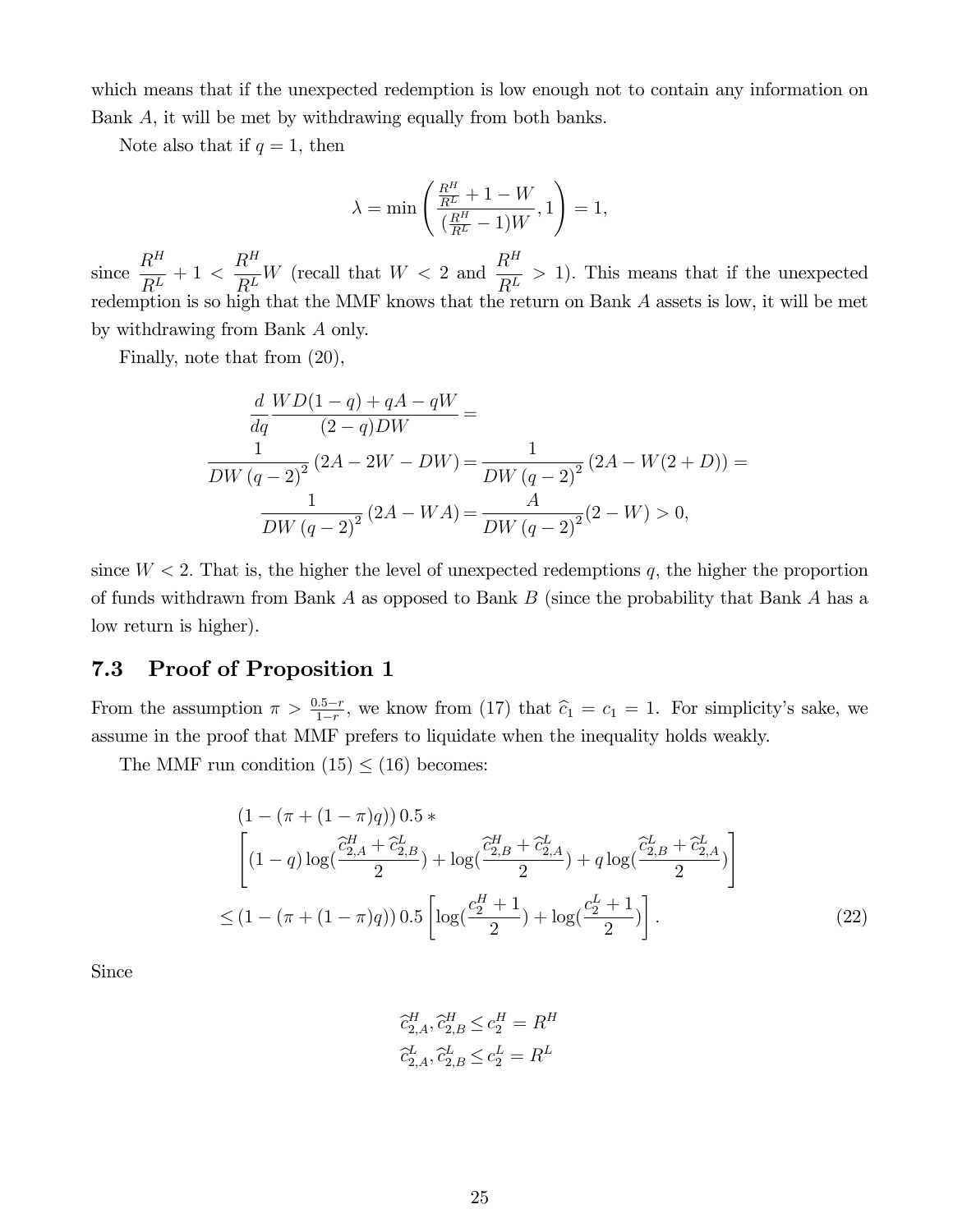and  $(1 - (\pi + (1 - \pi)q)) \geq 0$  a fortiori condition (22) will be satisfied if:

$$
(1-q)\log(\frac{R^H + R^L}{2}) + \log(\frac{R^H + R^L}{2}) + q\log(R^L) \le
$$
  

$$
\log(\frac{R^H + 1}{2}) + \log(\frac{R^L + 1}{2}).
$$
 (23)

Hence the inequality  $(23)$  will hold iff:

$$
\log(R^H + R^L)^{(2-q)} + \log(2R^L)^q \le \log(R^H + 1) + \log(R^L + 1),
$$

that is

$$
(R^H + R^L)^{(2-q)} (2R^L)^q \le (R^H + 1)(R^L + 1). \tag{24}
$$

Assume that  $r = \frac{1}{2} - \eta$  so that direct finance may lead to bankruptcy for q high enough. Consider  $q = 1 - 2\eta = 2r$ , so that for this realization of q there is no bankruptcy with direct finance (however small  $\eta$  is). Let us now show that bankruptcy will occur for MMF intermediation for  $\eta$ small enough.

Observe that for  $q = 1$  the inequality (24) becomes

$$
(R^H + R^L)(2R^L) \le (R^H + 1)(R^L + 1),
$$

which is always satisfied for any values of  $R^H$  and  $R^L$ , since  $R^L < 1$ . Thus, by continuity, there will be a value of  $\eta$  such that  $q = 1 - 2\eta$  has bankruptcy under MMF intermediation, but not under direct finance.

# 7.4 Proof of Proposition 2

From the proof of Proposition 1 we know that bankruptcy will occur if  $(24)$  is satisfied. By algebraic manipulation of (24) we obtain:

$$
q \le \tilde{q} \equiv \frac{\log \frac{(R^H + 1)(R^L + 1)}{(R^H + R^L)^2}}{\log \frac{2}{R^H + 1}}.
$$
\n(25)

Note that both the denominator and the numerator of the RHS of (25) are negative. The denominator is negative since  $\frac{2}{\frac{R^H}{R^L}+1}$  $<$  1. It is easy to show that the numerator is also negative. To see that consider that

$$
1 < \frac{1}{2} \left( R^H + R^L \right),
$$

by condition  $(1)$ . Thus:

$$
\frac{1}{2}(R^H + 1) + \frac{1}{2}(R^L + 1) < R^H + R^L,
$$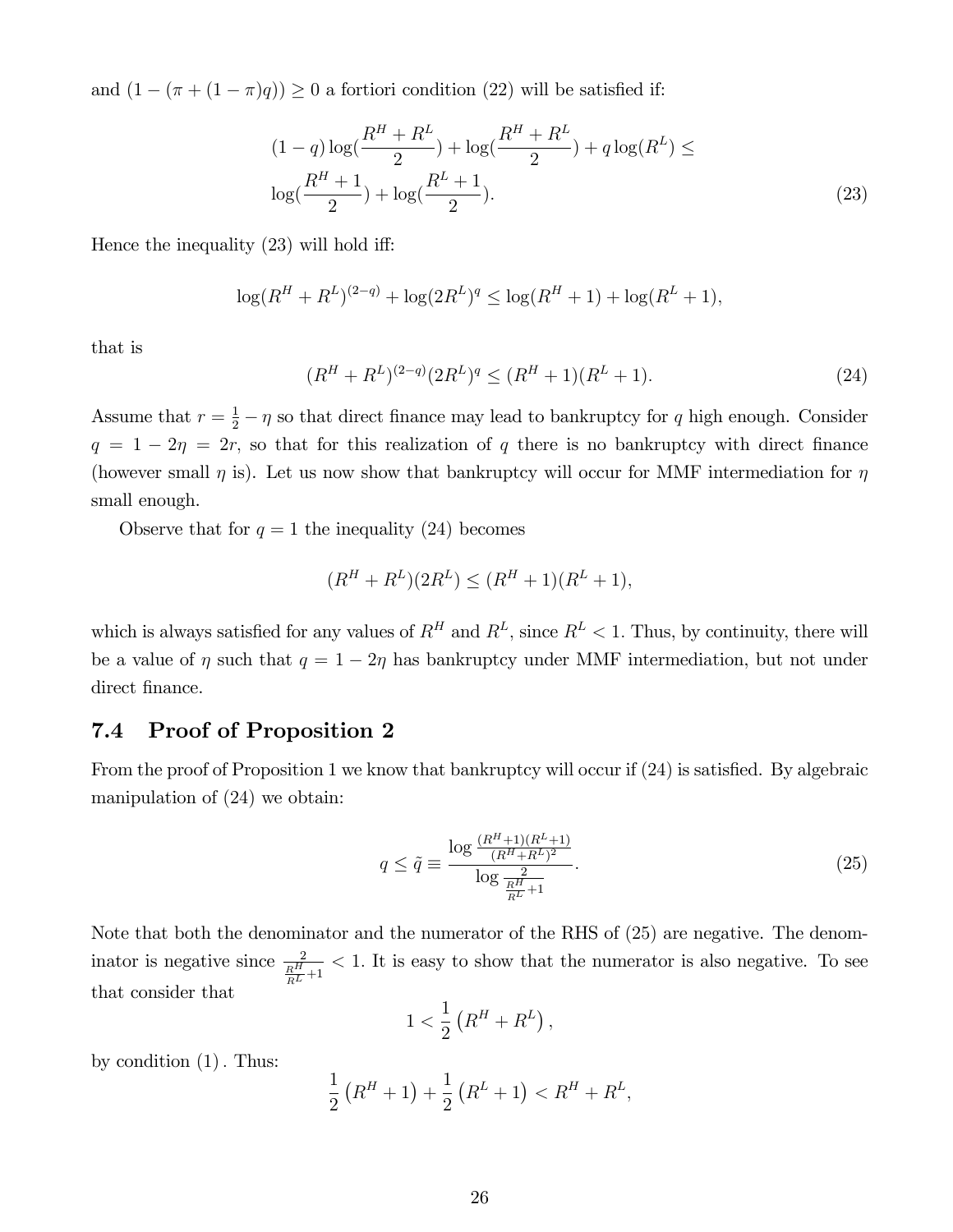which, because of the concavity of the log function, yields

$$
\log \frac{(R^H + 1)(R^L + 1)}{(R^H + R^L)^2} < 0.
$$

This shows that also the RHS of  $(25) > 0$ .

We also want to study the sign of the derivatives of  $\tilde{q}$  with respect to  $R^L$  and  $R^H$  :

$$
\frac{d\tilde{q}}{dR^L} = \frac{R^L + R^H + 2}{R^L \left(\ln \frac{\frac{R^H}{R^L} + 1}{2}\right) \left(R^H + 1\right) \left(R^L + 1\right)} > 0.
$$

Furthermore, denote

$$
N = \log \frac{(R^H + 1)(R^L + 1)}{(R^H + R^L)^2} \text{ and } D = \log \left(\frac{2R^L}{R^H + R^L}\right).
$$

Then

$$
\frac{\partial N}{\partial R^H} = \frac{(R^H + R^L)^2}{(R^H + 1)(R^L + 1)} \left[ \frac{(R^L + 1)(R^H + R^L)^2 - 2(R^H + R^L)(R^H + 1)(R^L + 1)}{(R^H + R^L)^4} \right] = \frac{1}{(R^H + 1)} \left[ \frac{R^L - R^H - 2}{R^H + R^L} \right] < 0,
$$

and

$$
\frac{\partial D}{\partial R^H} = -\frac{1}{R^H + R^L} < 0.
$$

Hence

$$
sign \frac{\partial \tilde{q}}{\partial R^H} = sign \left( \frac{\partial N}{\partial R^H} D - \frac{\partial D}{\partial R^H} N \right) =>
$$

$$
\frac{\partial N}{\partial R^H} D - \frac{\partial D}{\partial R^H} N = \left[ \frac{\overbrace{(R^L - R^H - 2)}^{<0}}{(R^H + 1)(R^H + R^L)} \right] D + \frac{1}{R^H + R^L} N.
$$

Recall that  $D < 0$  and  $N < 0$  and that  $\tilde{q} \equiv \frac{N}{D} < 1$ . Hence  $|D| > |N|$ . Thus sufficient condition for

$$
sign\left(\frac{\partial N}{\partial R^H}D-\frac{\partial D}{\partial R^H}N\right)>0
$$